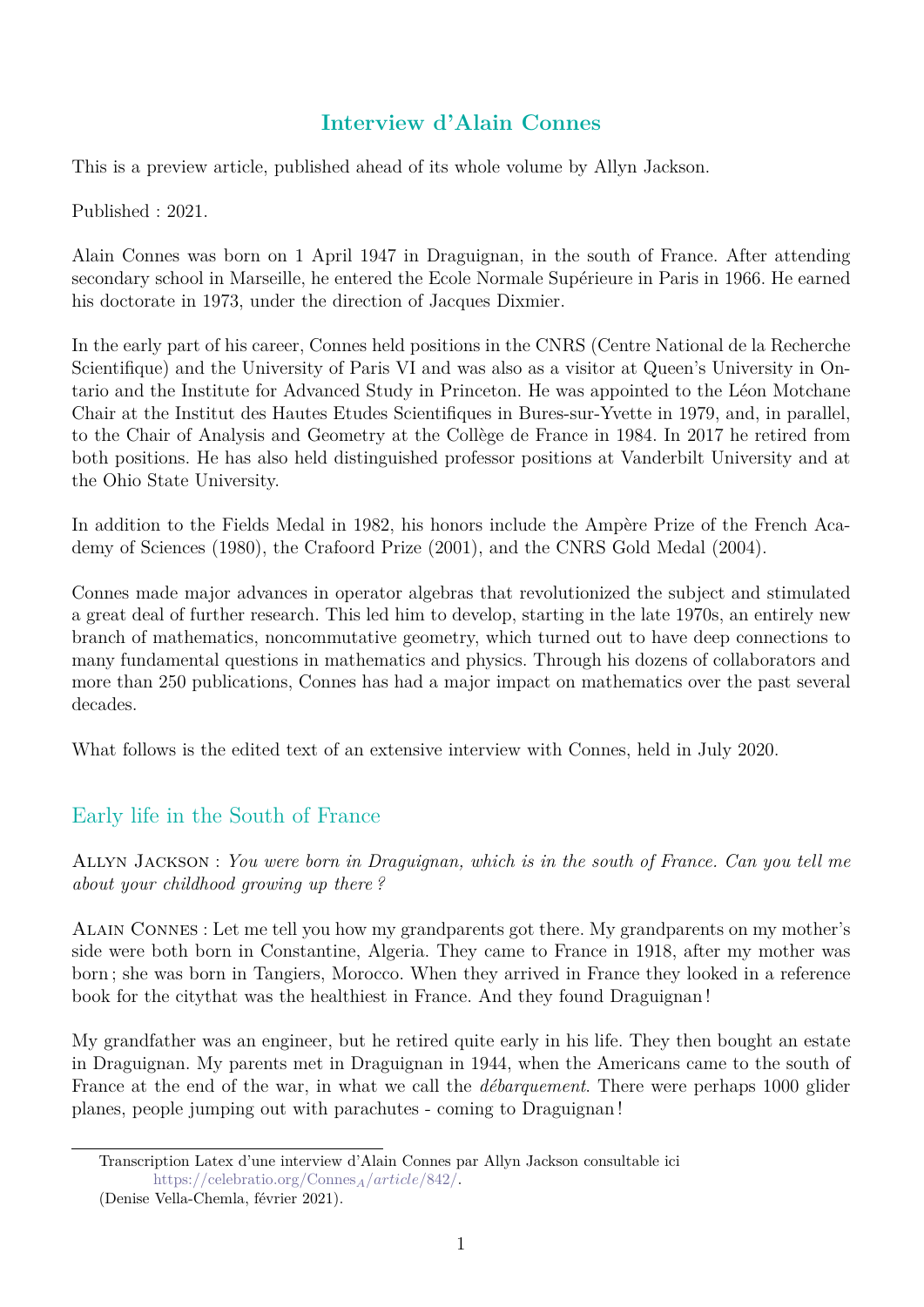My mother died last year at age 101. She and my father both died (he also lived until age 101) in the house in Draguignan where I was born. It is heartbreaking because now we are selling the house, which is where all of my subconscious is mapped. It's not just a house, it's an estate with a big garden, a small wood, vineyards, and very big, old cedar trees. I am attached to that place, because of the quietness. It's a place thathas serenity built-in.

When I was eight years old, my father decided that education in Draguignan was not good enough for us. So he took a very dangerous job in Marseille, as the leader of a police squad focused on the trafficking of alcohol. From time to time, he would disappear during the night when he was arresting the bandits.

Allyn Jackson : *Was alcohol illegal at the time ?*

Alain Connes : Alcohol was not illegal, but it was very much taxed, so there was a lot of illegal trafficking. Fortunately, he left this job just at the beginning of the Mafia's arrival in 1966. So he didn't have to deal with the Mafia, but it was still quite dangerous. He had a car with a racing engine and officers on motorbikes with him. It was never a simple thing to arrest the people, because they had to arrest them while they were trafficking. We were all in stress whenever he would disappear like that during the night.

Allyn Jackson : *Your father was French, is that right ?*

Alain Connes : Yes. His parents were from the south-west of France.

Allyn Jackson : *What kind of work did your father do when you lived in Draguignan*

Alain Connes : At that time, my father was employed by the tax office in a job also related to alcohol, overseeing the production of wine in the south. His own father had been killed in the first World War when my fatherwas one year old, so he never knew his own father. He wanted to give us an education as a real father. That was quite important. I have two brothers. My older brother created his own software company, and he is quite rich. My younger brother is a doctor and a wellknown specialist for Crohn's disease ; he is retired now.

We had a very tough education. For instance, during holidays we would get additional work from my father, and when school was in session he would add to the work assigned by the school - his additional contribution !

Allyn Jackson : *How did you feel about that ?*

Alain Connes : It was terrible ! We would find all possible means to escape from that, of course

Allyn Jackson : *Do you think it ultimately helped you ?*

Alain Connes : It's difficult to say. We three brothers were quite different. My older brother would fight with my father. I was not fighting. I was sort of cool, taking it easy. It's not clear at all that it's a good recipe, but it influenced us a lot. For instance, once I came home, and my father asked about the results of a math competition I had been in. I said, "I was second." Then he slammed me in the face, because I was not first.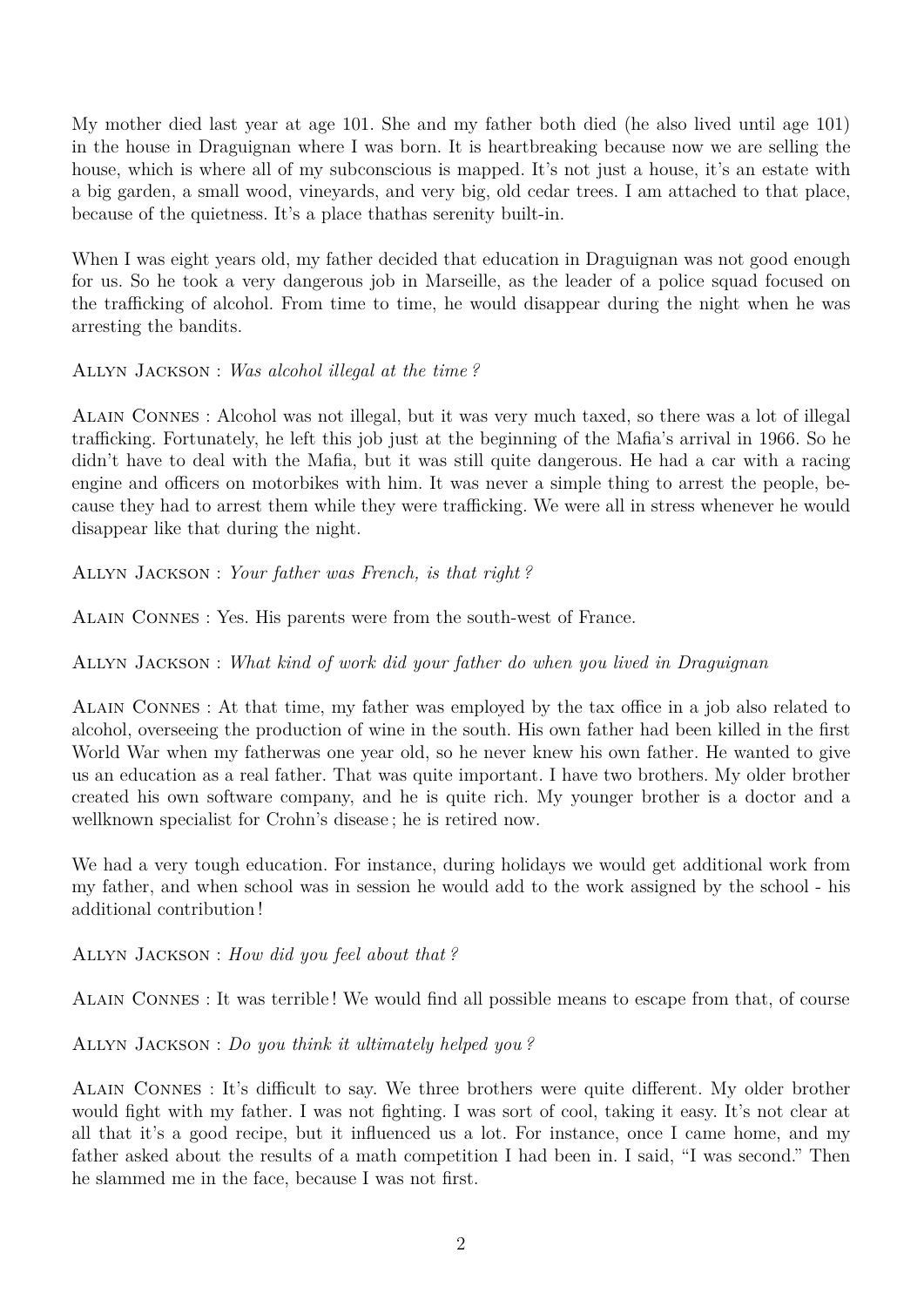Allyn Jackson : *That's pretty heavy pressure.*

Alain Connes : There was pressure. But because we were three brothers and were united, we would find all possible ways to escape. For instance, we knew where my father hid the translations of the Latin assignments he gave us. That made life a lot easier ! He would ask us to recite the lessons twice : on the day when we were given the lessons and a second time on the day before we were to recite them in school. We would recite them to our mother because then it was possible to look at the book while my mother was cooking ! So we found all kinds of tricks to escape. But it was a very tough education. There was really a fear in all of us, during our whole childhood.

One thing I should add is that I really loved my maternal grandmother. She brought in the soothing, emotional side, which my mother also brought in. My grandmother was a pianist.

Allyn Jackson : *Your grandmother was a pianist and your grandfather an engineer. So they were well off when they were in Algeria.*

Alain Connes : Yes, they were very well off when they arrived in France, but they lost everything because they bought exactly the wrong type of bonds. They lost their whole fortune, everything.

Allyn Jackson : *But they had their home, the estate in Draguignan...*

Alain Connes : Yes, they had their home, which was extremely helpful of course.

### From lycée to Ecole Normale

Allyn Jackson : *When you moved to Marseille when you were eight years old, what kind of school did your father put you in*

Alain Connes : We were put in the Lycée St Charles, which was very close to our home. It was a standard type of school, but good, with good teachers. At that time itwas completely egalitarian. If you got into the school,you would have a good education

Allyn Jackson : *Were you interested in mathematics at that time ?*

Alain Connes : Yes, but I was not interested in competition. I was really interested in my own thinking, and this went on until I was in preparatory school for entering the Ecole Normale. At that time I had already developed a theory that I liked very much. If the problems that the teacher assigned were related to my own thinking, then I could do very well. But if they were not related, then they didn't appeal to me.

I had one teacher when I was in preparatory school who was very good and who was interested in what I was developing. This was very nice, to feel that there was somebody who cared about my idea.

#### Allyn Jackson : *What was this idea ?*

Alain Connes : Later when I went to the Ecole Normale I discovered that it was already known.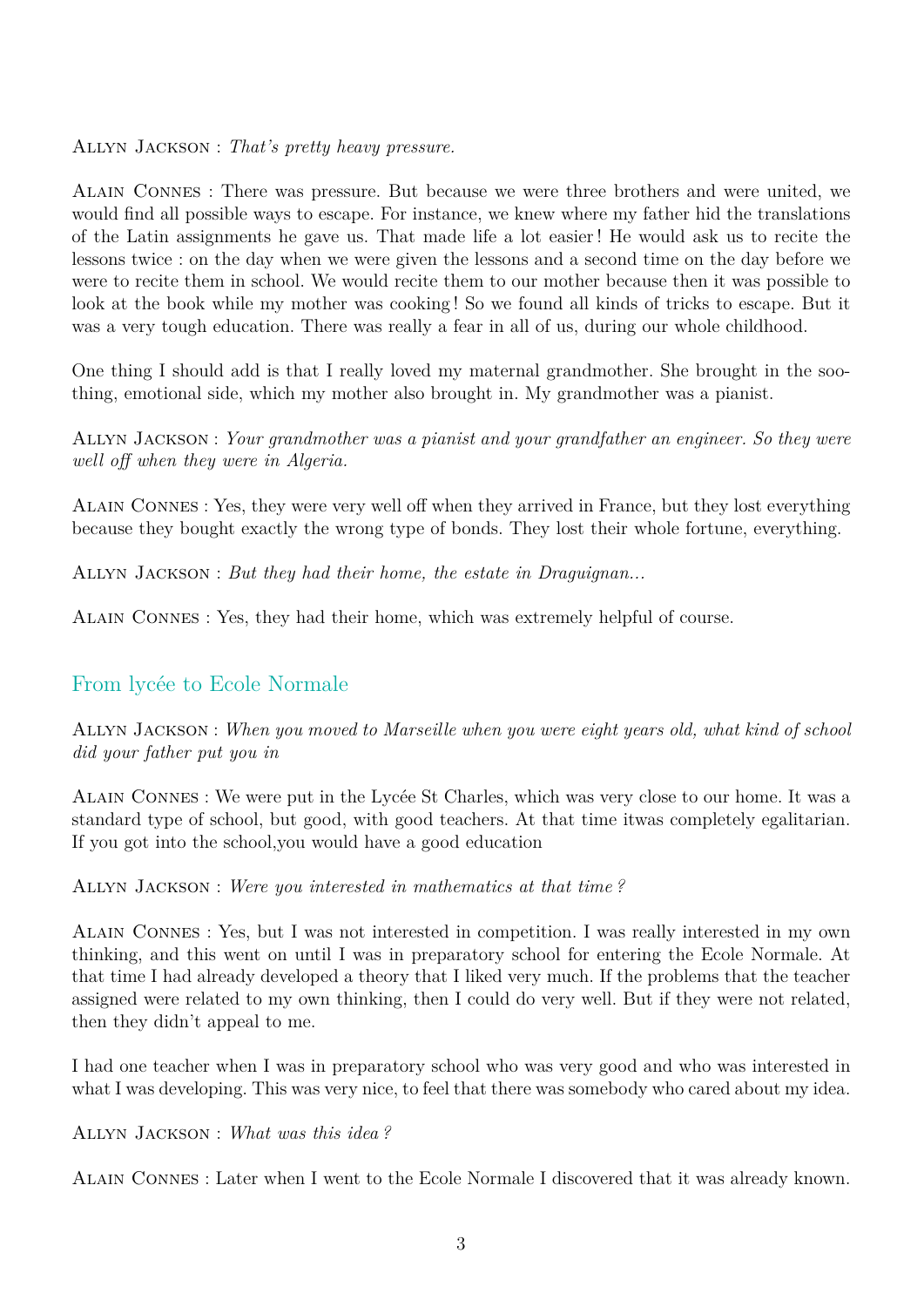The idea was to replace differentiation by finite difference operations. I had developed a whole system for this. What was really important was that it was my own. It was not something that I had picked up in books.

When I entered Ecole Normale, I was much more preoccupied by trying to find a girlfriend than working. This is the truth! Also, at that age I had a very bad complex about my physical appearance. For instance, I would walk only on the right-hand side of the street because I hated my right profile and didn't want people to see it.

Allyn Jackson : *But your right side looks fine.*

Alain Connes : It looks fine now ! It was strange, this complex. Also, when I would try to work, I would sing and be disturbed by my own singing. That was peculiar, but that's how I was !

Allyn Jackson : *This was a stage of growing up.*

Alain Connes : Exactly. I was not so much obsessed by mathematics. I was really interested in my own doings, not so much in passing exams or things like that.

Allyn Jackson : *Did your brothers also do the preparatory classes and go to the Ecole Normale ?*

Alain Connes : Yes. Two years before me, my older brother had entered the Ecole Normale. So he opened the way. My younger brother did his studies in medicine, because there was a tradition in the family of my mother of medical doctors. She was a medical doctor, and her grandfather also.

### Allyn Jackson : *Did you learn to play an instrument ?*

Alain Connes : When I was five years old I began piano lessons, and I really loved it. But when we moved to Marseille, we could not have a piano in the house. My father told me I had to choose between music and studies. So I dropped the piano then. I of course always regretted immensely to have done that. When I was twenty, I started again to play the piano, but of course I had missed the most important years for learning. I have done a lot of work to recover from that, but I never recovered to the point that I would have been at. But okay - this is life.

Allyn Jackson : *You can't do everything.*

Alain Connes : You can't do everything. I now see very well that I have a part of the brain that is musical. In fact I just wrote a paper for the *Journal of Mathematics and Music*. But I know that the part of the brain that is occupied by music is sort of competing with the part that is occupied by mathematics. Of course, they are extremely close. This might sound strange, but often I learn a lot in mathematics by studying scores of music.

### Allyn Jackson : *How does that happen ?*

Alain Connes : In mathematics, you might in some cases have the impression that you have reached the highest level of sophistication. But then you study a great musical score, and you find that the composer has a level of sophistication that is about twice the level of sophistication of the best mathematics. This is what I have in mind. There are composers, especially of the Romantic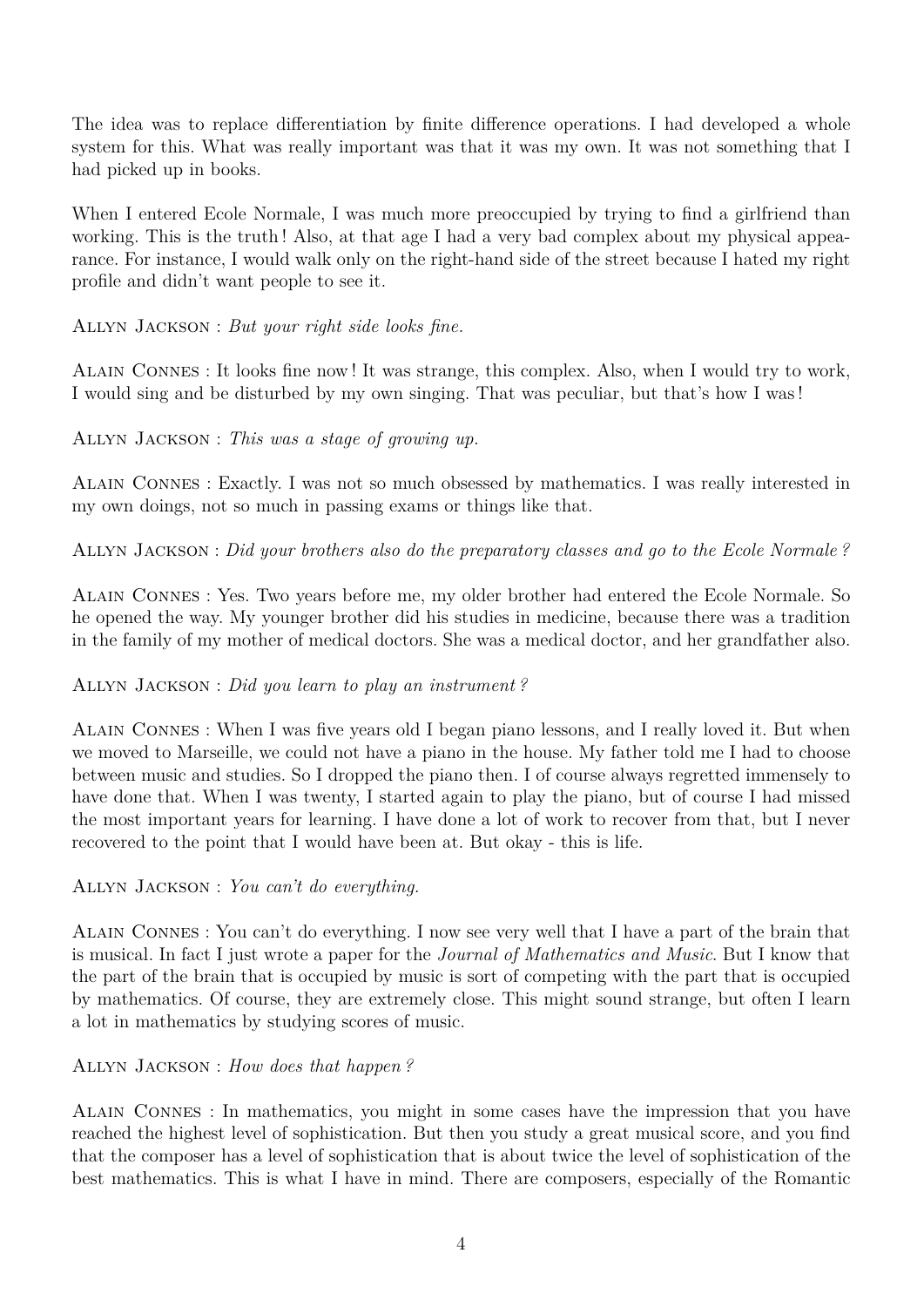period, who have reached a level of musical precision that I always find comforting and a source of energy to do mathematics. So I use musical scores as a source of sophistication, but I also like to improvise and to let things out.

Allyn Jackson : *And the singing when you were at the Ecole Normale ?*

Alain Connes : That was poor singing, Corsican songs ! It was just for fun. I had a happy temperament, especially coming from the south of France and finding myself in Paris, where people were much more intellectual.

Allyn Jackson : *Was it a big culture shock to go to Paris ?*

Alain Connes : Oh, yes. Without being disparaging, it's true that the south, in particular Marseille, doesn't have at all the kind of intellectual background that Paris has. I was amazed when I was in Paris because it was very acceptable to be totally immersed in intellectual stuff. In Marseille you had to be well dressed. People were judged on their physical appearance much more than in Paris. In Paris you could see in the streets people who were not dressed correctly and looked like tramps. They didn't care, it was not important. In Marseille, it was important. I don't know if it has changed by now, but this was how it was at the time.

Allyn Jackson : *Was your father satisfied when you got into the Ecole Normale ?*

Alain Connes : Oh, sure. My mother would have preferred us to go to Ecole Polytechnique because they had a beautiful uniform ! Otherwise, my parents were very satisfied.

### Freedom to think and grow

Allyn Jackson : *It was 1966 when you went to the Ecole Normale. What was that like ?*

Alain Connes : We had a marvelous promotion of young guys, and many became excellent mathematicians. In that specific year, at this specific time at the Ecole Normale, we had no pressure. We had the opportunity to stop doing routine work of preparatory school and to try to think. I have beautiful memories from that year. A friend of mine would ask me a problem, and then for the whole weekend I would think only about this problem. That was great. We were genuinely interested in problems in mathematics. This was our daily bread. But we were not working on assignments ; we would not follow classes. We had some minor exams to pass at the end of the year, but we were free to think about mathematics.

Nowadays people in Ecole Normale are much more treated like children. They have to pass exams and do this and that. They are not given this fundamental blessing, which is time to think and develop on their own. All the friends I made then did extremely well exactly because we were treated in a way that allowed us to grow.

This is the time when I learned that if for instance you have a very complicated calculation to do, the best way is to put things in your head first, and then take a walk. No paper, no pencil. When you take a walk, your mind will learn to build a mental picture. To construct this mental picture, to make it exist - this is the most difficult part of mathematics. In order to do it, you have to be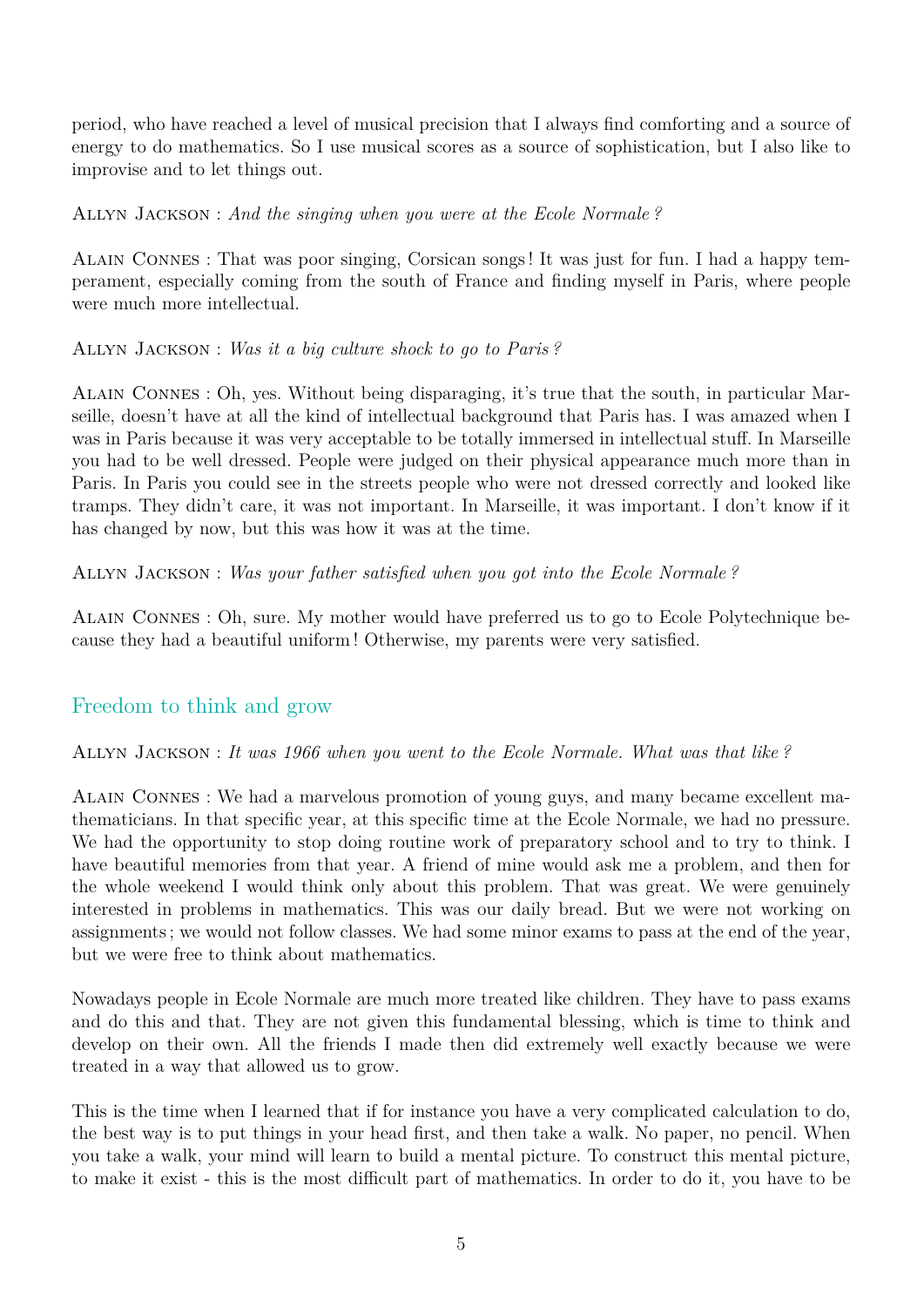fighting with a problem for a while - not reading a book, not believing a result is true because somebody says it is. No, this doesn't matter. What really matters is you fight with it by yourself, alone. Then gradually the mental picture will exist in your mind.

Allyn Jackson : *What is this mental picture ? It is a geometric picture ?*

Alain Connes : I don't know how it is materialized in the brain, but it is something that, when you think aboutit, lights up and sends you signals. Even more striking is that it will continue to send you signals even when you are not thinking about it. It's exactly like when you leave your home and five minutes later you say, "Oh shit, I forgot to turn off the stove." These things exist in the brain, and they send you signals. Similarly in music, you can have something that exists in your mind, a tune or a theme. This is something amazing and very hard to define.

Allyn Jackson : *With music you can go over a piece in your mind as the piece proceeds in time. Is it like that with the mental picture of mathematics ?*

Alain Connes : It depends whether it's algebra or geometry. If the problem is geometric and there is a solution, it will appear in one stroke, with no time dependence. It will be one shot. But not in algebra. Algebra is much more time-dependent and evolving. In algebra, when you are doing computations, there is a definite analogy with the time dependence in music, which is extremely striking.

### Noncommutativity generates time

Alain Connes : In fact, it goes much further. One of the things to which I contributed in 1972 was the fact that, when you take a noncommutative algebra, you have a canonical time evolution.

Two Japanese mathematicians, [Minoru] Tomita and [Masamichi] Takesaki, had discovered that if you have a state on a certain kind of algebra, then there is a time evolution. What I discovered by doing extremely complicated calculations over many months is that this time evolution is in fact independent of the state, when you look at it in the right way, meaning that you forget about the trivial automorphisms. The proof when I wrote it down was incredibly simple, but it came from doing lots of calculations. The fruit was extremely simple, but the preparation was extremely complicated.

The outcome of this still fascinates me now : the noncommutativity, which was discovered by people in quantum mechanics, in fact is a generator of time. I am still thinking about the fact that the passage of time, or the way we feel that time is going on and we cannot stop it, is in fact exactly the consequence of the noncommutativity of quantum mechanics, or more explicitly of the inherent randomness of quantum mechanics.

Something Heisenberg discovered, which is absolutely amazing, is that when you repeat certain microscopic experiments, the results will never be the same. You send a photon through a very small slit and look where it lands on a target. If you repeat the experiment, you will never be able to predict where the photon will land. One can use this fact to concoct random numbers, and, unlike generating random numbers by computer, one could create a security system that would be perfectly safe. Even if an attacker knew all the devices you are using, the attacker would never be able to reproduce it. This is the most striking fact of quantum mechanics. The philosophical issue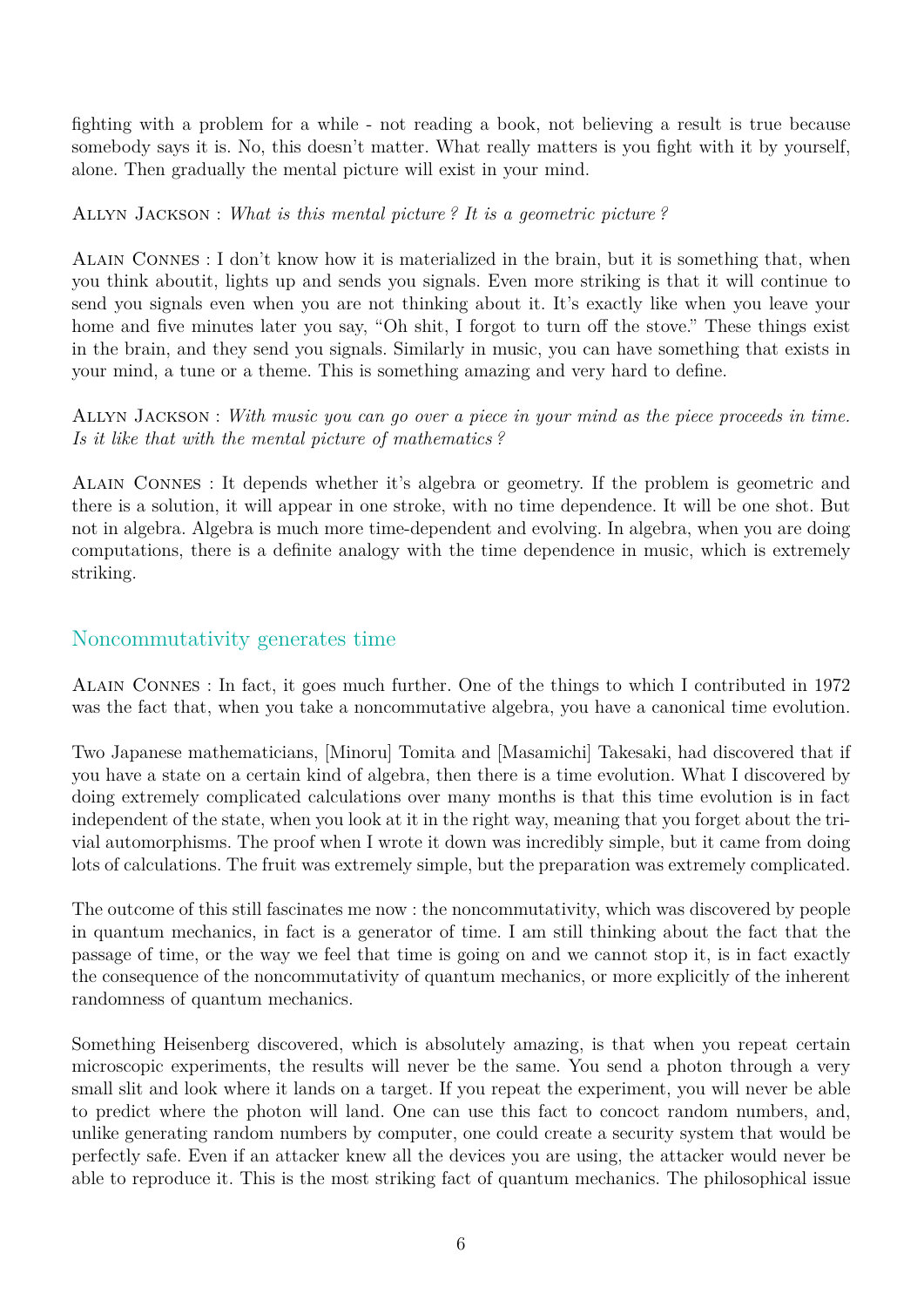that has fascinated me for all these years, is that I believe it is precisely this type of randomness that is at the origin of the passing of time.

I wrote a book with my wife and with my teacher, Jacques Dixmier, *Le Théâtre quantique*. [1](#page-6-0) The purpose of the book is to explain this idea, which is much more a philosophical issue than a mathematical issue.

#### Allyn Jackson : *Why does the randomness in quantum mechanics produce time ?*

Alain Connes : The noncommutativity is at the origin of this randomness. What Heisenberg discovered is that if you try very hard to know the position of the photon, together with its momentum, you cannot do it. This is prevented by the fact that position and momentum do not commute. Why does this noncommutativity generate time ? In the relevant equation, even though two things do not commute, you can still interchange their order, so you replace AB by BA. This changes the meaning, just as "melon" is not the same thing as "lemon," even though the letters are the same. But there is a price to pay to interchange the order : When you permute A and B, and you make the A pass on the other side, you have to make it evolve with time. And the time in which it has to evolve is in fact the purely imaginary number *i*. This is what is behind the scenes.

Heisenberg made his discovery at a time when he was sick with hay fever in the springtime. He was sent to an island called Heligoland, which is in the North Sea. He stayed there for a few weeks, doing his own computations. One night, at I think 4 in the morning, he had in front of his eyes the whole scene. And he was scared, because what he saw was quantum mechanics, later called matrix mechanics. He had discovered noncommutativity of physical quantities.

In the noncommutative world there is something thatis totally original that does not exist in the commutative world, where "melon" would be the same thing as "lemon", and that is this God-given time evolution. It makes things much more interesting than if they were static. When you pass to the commutative, you lose a lot of information that, if you keep it, will allow you to compress the external world in a much simpler manner.

### Finding your own garden

Allyn Jackson : *I would like to return to your early days at the Ecole Normale. When you went there in 1966, the IHES [Institut des Hautes Études Scientifiques, founded in 1958] was going strong. Alexander Grothendieck and his school were there. Were you a part of that at all ?*

Alain Connes : No. At that time, the way I perceived the development around Grothendieck was : I have only oneway to be myself, which is to stay as far apart as I can from this group. But I have to add that now I have read Grothendieck's book *Récoltes et Semailles*, [2](#page-6-1) and I have of course read many of his papers. I have come to love those developments. I am also now involved in trying to have some texts of Grothendieck published and revived.

When you begin to do mathematics, you have to have your own garden, even if it is remote from

<span id="page-6-1"></span><span id="page-6-0"></span><sup>1.</sup> *Le Théâtre quantique*, by Alain Connes, Danye Chéreau, and Jacques Dixmier. Odile Jacob, 2013.

<sup>2.</sup> *Récoltes et Semailles : Réflexions et témoignage sur un passé de mathématicien* was written by Alexander Grothendieck between 1983 and 1986. He printed and distributed copies himself but never published it.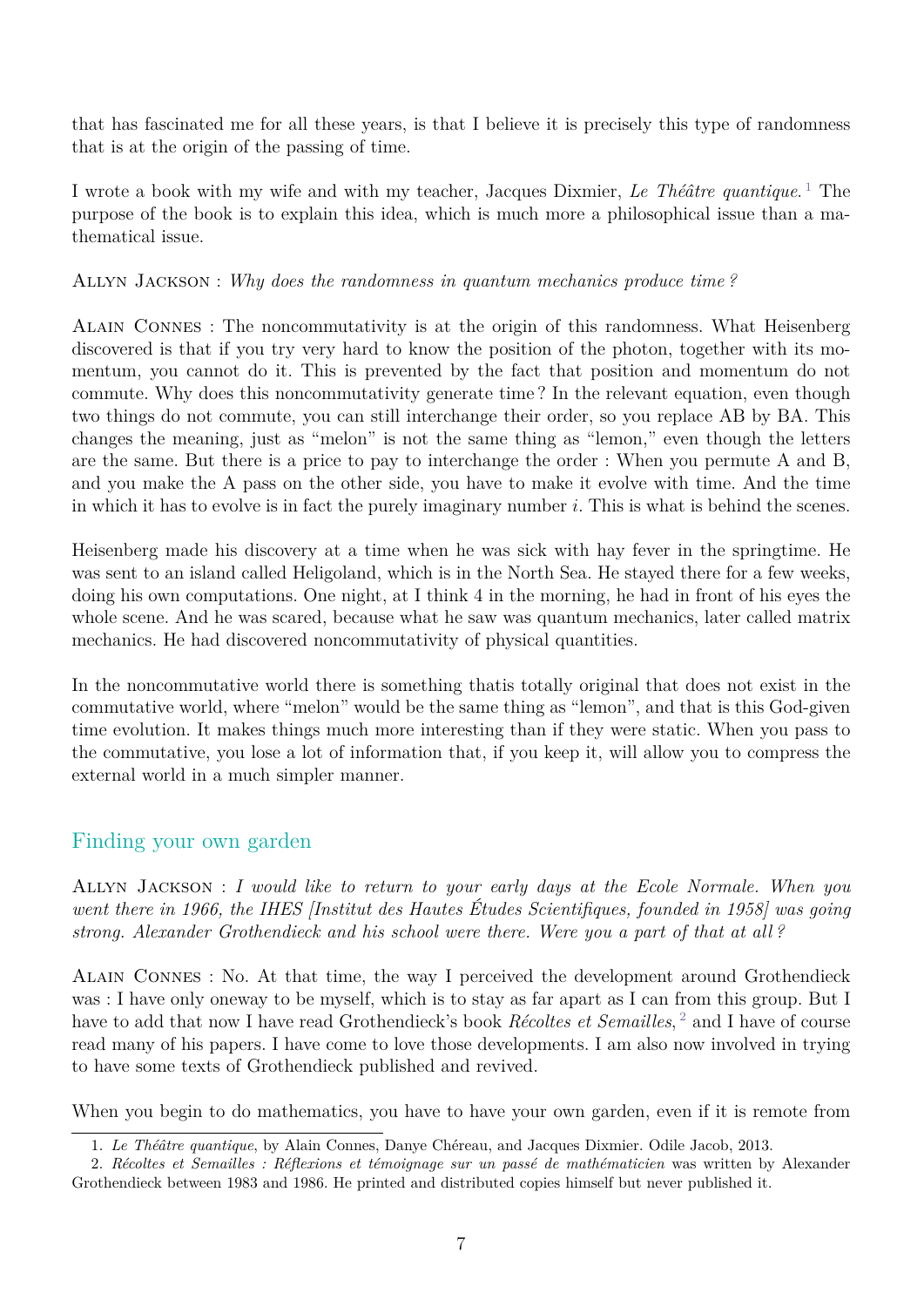the very fashionable things. And you have to begin to exist there. It doesn't matter if it's a small garden. What matters is that it's yours. What matters is that you have been thinking a lot about it and you like it, and you take it as a starting point. This is the way I felt.

Allyn Jackson : *At the time a lot of mathematics was very much dominated by Grothendieck and his students.*

Alain Connes : Not only that, but I heard some people saying, "Why are you doing mathematics ? It will all be done by these people."

Allyn Jackson : *That there was no mathematics outside what they were doing at IHES ?*

Alain Connes : Yes. Much later Grothendieck understood that this was the wrong attitude. The title of his book, *Récoltes et Semailles* ["reaping and sowing"], in a way can be understood as saying that he comprehended that, by being too forceful, he had had a negative effect. Fortunately mathematics is such an immense subject that there is room for everybody. Still, sociologically, when you are a beginner, it's very hard.

Allyn Jackson : *You were in Paris during the big upheavals in 1968.*

Alain Connes : Yes. In 1968, my older brother Bernard was fighting on the barricades. On my side, not at all. I was having a love affair, so I didn't care. I didn't get involved at all. I was distant. I was not involved politically. I didn't want to be.

Allyn Jackson : *What were you thinking about mathematically at this time ?*

Alain Connes : When I was at the Ecole Normale, I developed something quite special about zeros of polynomials in the complex plane. I was asked by [Charles] Pisot, a number theorist, to talk in his seminar about what I did. It was a rather original approach, but it was about a marginal topic. I wrote a *Comptes-Rendus* note about this. [3](#page-7-0)

I was also participating in the seminar of [Gustave] Choquet. Choquet was a very bright, very witty mathematician. His seminar was very enjoyable. He decided I should learn physics, so he sent me to a summer school in physics in Les Houches in 1970. I was there with my future wife. This was the first time I learned about operator algebras. That was great. I met a lot of people. Then the year after, some people I had met invited me to a meeting in Seattle.

### A story of serendipity

Alain Connes : This is how I started to work on the Tomita-Takesaki theory. It is a story of serendipity. Before I went to Seattle I got married with my wife, in 1971. Neither of us had traveled to the US before. I decided to accept the invitation just because I wanted to visit the US ! I didn't look at all at the topic of the conference. We flew to New York to visit my brother, who was in Princeton at the time. This was in July, and it was so warm that the only place that was sort of acceptable was the bookstore. We spent a lot of time in the bookstore. We were going to travel

<span id="page-7-0"></span><sup>3.</sup> Alain Connes, "Ordres faibles et localisation des zéros de polynômes," *Comptes-Rendus de l'Académie des Sciences de Paris Série A-B* **269** (1969), A373-A376.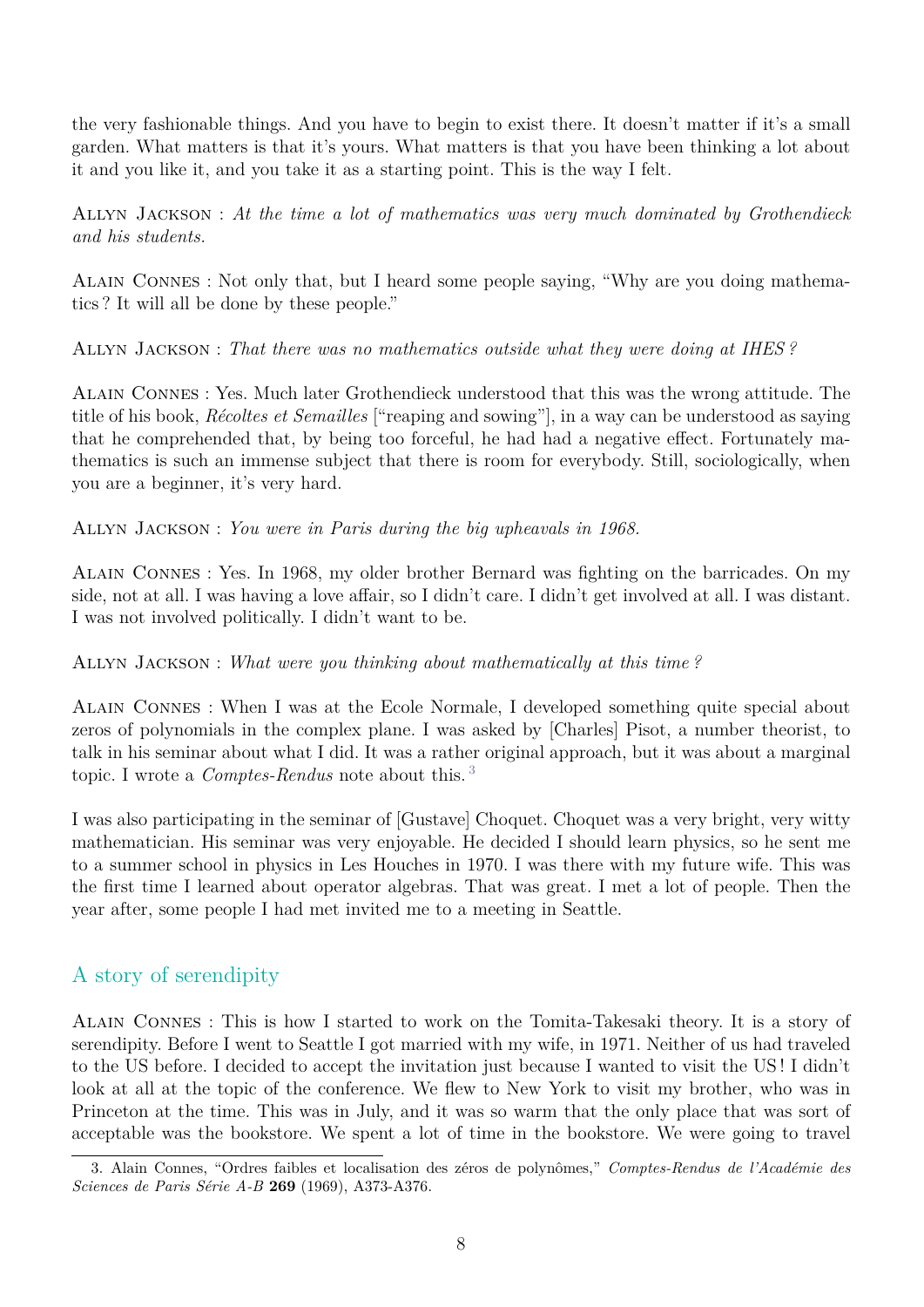by train from Montreal to Vancouver and then to Seattle. We had something like five days in the train, with the Great Plains to be crossed - rather boring. So I said, Why don't I buy a math book to read during the trip ? I hesitated between several books that looked quite interesting. Finally I bought a small book of lecture notes. [4](#page-8-0)

When we were on the train, I opened the book, and it looked fascinating. Finally we arrive in Seattle, I go to the conference, and I look at the program. Oh myGod - the author of the book, Takesaki, is one of the lecturers ! This is a sign ! I decided to go to no lectures except his lectures and to study this stuff.

We were in Seattle for a few weeks and had a wonderful time. When we came back I looked for who in France was doing this kind of math and found it was Jacques Dixmier. I decided that in September I should go to the seminar of Dixmier.

He opened the seminar by bringing in several papers and asking who wanted to speak about which paper. I raised my hand and took one paper,<sup>[5](#page-8-1)</sup> just randomly. It was on a totally different topic from the Tomita-Takesaki theory. I went back home by train, and in the train I found that what the authors, [Huzihiro] Araki and [Edward James] Woods, were doing was in fact deeply related to the Tomita-Takesaki theory.

The same day I wrote a letter to Dixmier, and soon after that I had an appointment with him. The only thing he told me is : "*Foncez !*" "Go, go, go - go fast." I wrote immediately a *Comptes-Rendus* note<sup>[6](#page-8-2)</sup> to explain that the invariants of Araki and Woods could be computed using the Tomita-Takesaki theory. That was the beginning of my work

Allyn Jackson : *Dixmier understood exactly that you were onto something*

Alain Connes : He understood completely. And of course he has been my friend since then.

Allyn Jackson : *But this is all quite random, isn't it, that you picked up that book in Princeton and found Takesaki in Seattle ?*

Alain Connes : Yes, it was totally random. Some people said things that were not so nice ; they said I was lucky. But serendipity is not being lucky. It's transforming what you are given into luck. As you say, there is a definite element of randomness, and then one has to do an enormous amount of work. But somehow, it's work that is guided by the idea that there is something there. In mathematics this matters more than anything else, the gut feeling that there is something. It's not at the level of rational thinking ; it's at the level of intuition. It is something that is hard to transmit to somebody else but that inhabits you and allows you to go forward. And Dixmier perceived this completely.

#### Allyn Jackson : *He is 96 years old now.*

<span id="page-8-0"></span><sup>4.</sup> Masamichi Takesaki, *Tomita's theory of modular Hilbert algebras and its applications, Lecture Notes in Mathematics*, vol. 128, Springer-Verlag, 1970. [https://link.springer.com/book/10.1007/BFb0065832.](https://link.springer.com/book/10.1007/BFb0065832)

<span id="page-8-1"></span><sup>5.</sup> Huzihiro Araki and E. J. Woods, "A classification of factors," *Publications of the Research Institute for Mathematical Sciences Series A* **4** (1968/1969), 51-130. [https://www.ems-ph.org/journals/show](https://www.ems-ph.org/journals/show_abstract.php?issn=0034-5318&vol=4&iss=1&rank=4)<sub>a</sub>*bstract.php*?*issn* =  $0034 - 5318vol = 4$ *iss* = 1*[rank](https://www.ems-ph.org/journals/show_abstract.php?issn=0034-5318&vol=4&iss=1&rank=4)* = 4.

<span id="page-8-2"></span><sup>6.</sup> Alain Connes, "Calcul des deux invariants d'Araki et Woods par la théorie de Tomita et Takesaki," *Comptes-Rendus de l'Académie des Sciences de Paris Série A-B* **274** (1972), A175-A177.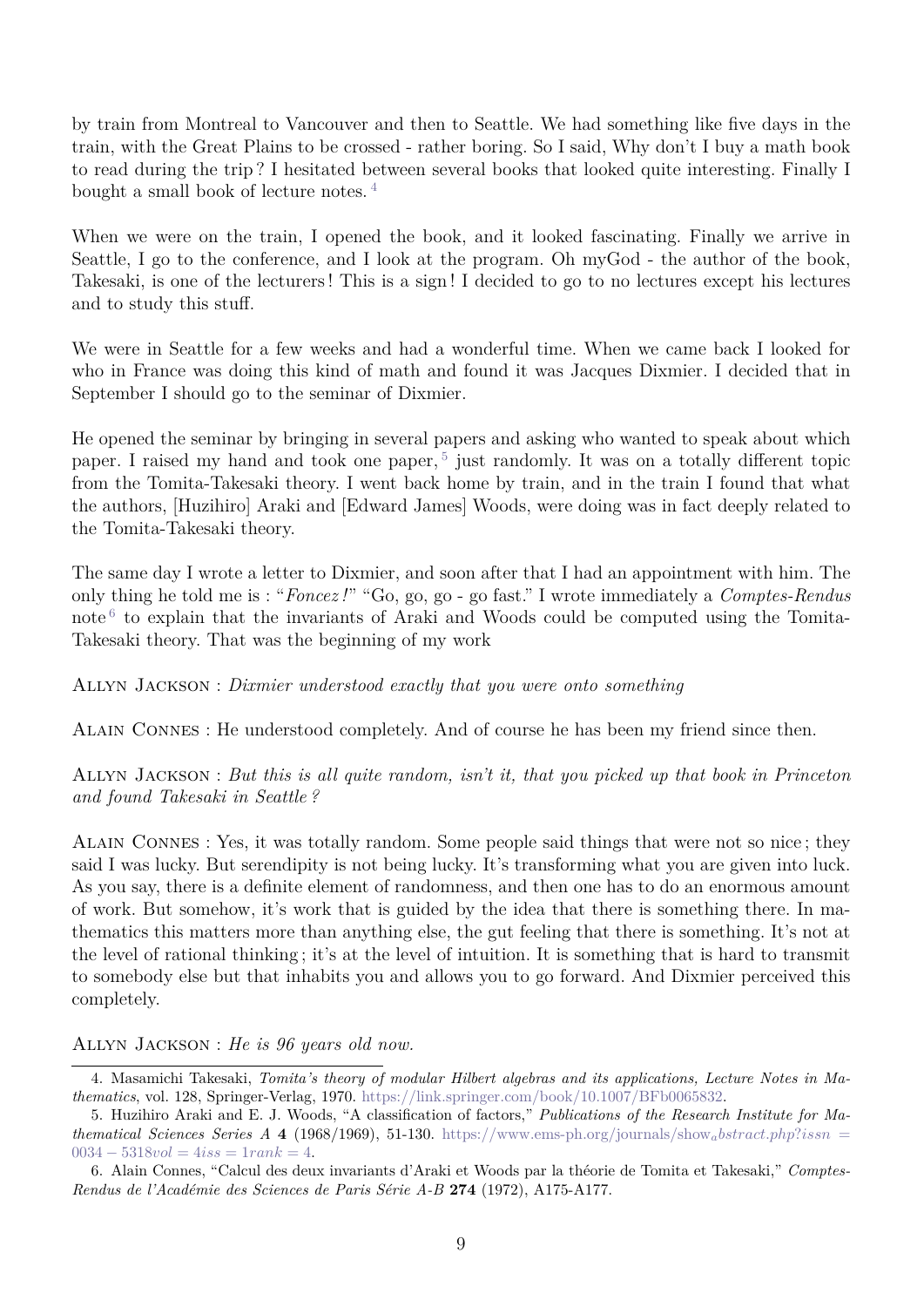Alain Connes : Yes, and recently we wrote, with my collaborator [Caterina] Consani, a very technical paper. He is the only one I know who really understood what we are doing there ! He is an amazing man. At 96, he had comments that were perfect.

### From factors to foliations

Allyn Jackson : *In 1973 you finished your thesis, under Dixmier's direction. Can you tell me conceptually what you did in your thesis ?*

Alain Connes : I did two fundamental things. The first was to show that this time evolution was in fact independent of the state, which gives many invariants of von Neumann algebras, of factors. Factors were introduced by von Neumann to explore non trivial factorizations of the Hilbert space in quantum mechanics. The second was the main thing, which was to reduce the Type III factors, which were the ones von Neumann had left out completely, to the Type II and automorphisms.

#### Allyn Jackson : *At the time that you started working on this, the Type III factors were not well understood ?*

Alain Connes : They were not at all understood. What I proved in my thesis is that, first of all, they are classified in Type  $III_{\lambda}$ , where lambda is between 0 and 1. Then I gave a complete reduction, except for the Type III<sub>1</sub> to Type II and automorphisms. Much later, Takesaki did the case of Type  $III_1$ .

After I did this work in June 1972, I went for holidays with my wife. I was not worrying at all about priority. Dixmier had to call me during the holiday and tell me that I should publish something, because otherwise it would be lost. I was kind of naive.

#### Allyn Jackson : *Somebody else was working on the samething ?*

Alain Connes : Sure. There was a group of people in Kingston, Ontario, working later on the same thing. But I was the first to discover the most important results.  $\frac{7}{7}$  $\frac{7}{7}$  $\frac{7}{7}$  This problem of priority would recur many times in my career. But we don't work to have our name on something. We work for the pleasure of discovery. And this pleasure is something that no one can take away from us. I remember I made the discovery when I was visiting Erling Størmer in Norway, during those long days in June when the sun doesn't actually set. I have wonderful memories from this time.

Also in my thesis I found that there are factors that are hyperfinite but are not infinite tensor products. This was a result I announced in July of the same year, 1972, and that used the whole power of my theory. It was not just an abstract result. It had many consequences that were surprising to people at the time.

In 1976 I was admitted to IHES as a visitor. I was a well known specialist in my area, but the area was not as well known as those of the people at IHES. So at that time I felt like a stranger. I felt that what I was doing was very nice, but people did not know about it.

<span id="page-9-0"></span><sup>7.</sup> Alain Connes, "Une classification des facteurs de type III," Comptes-Rendus de l'Académie des Sciences, Série A-B **275** (1972), A523-A525.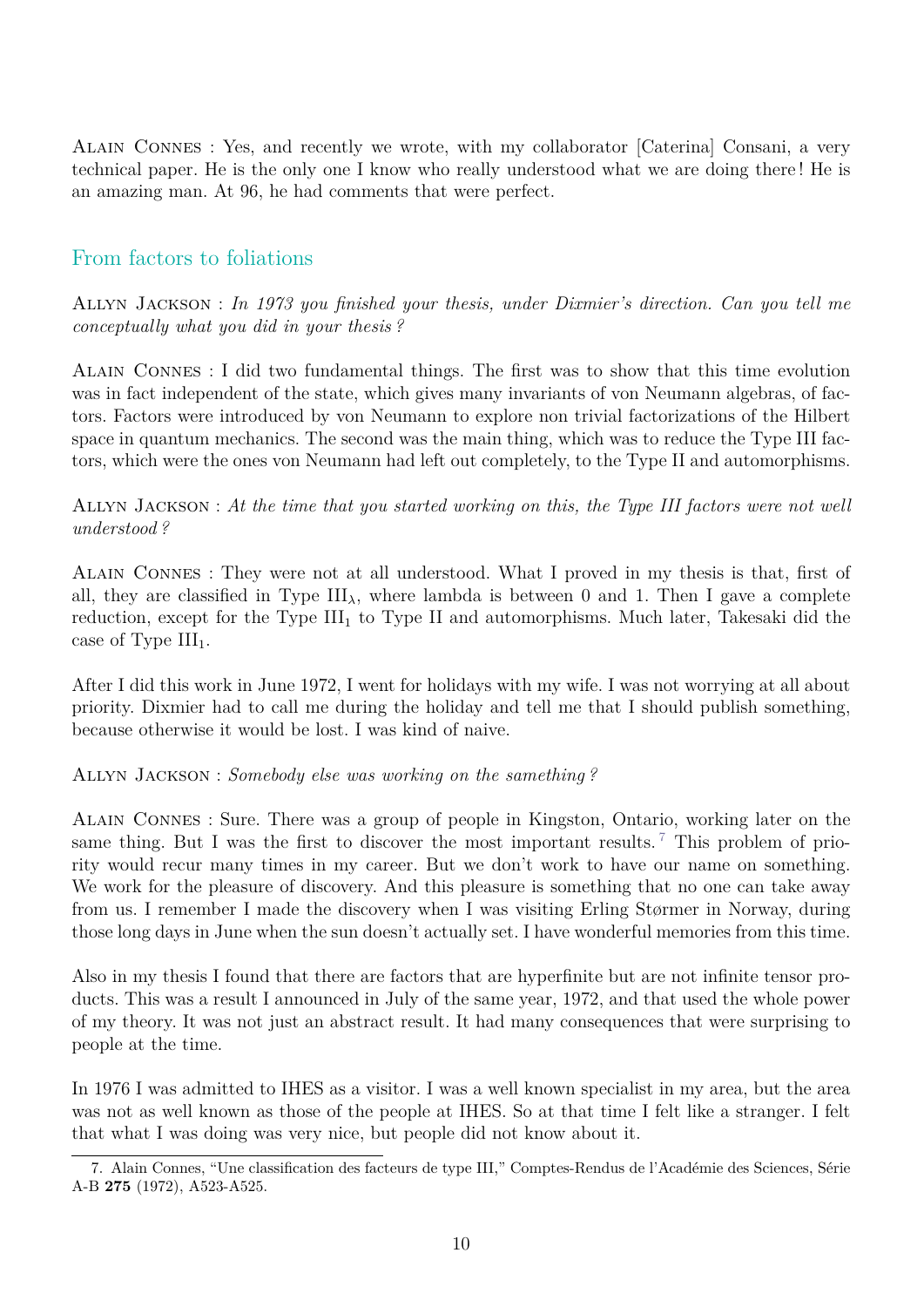Then I met a fantastic person, Dennis Sullivan, who was at IHES at the time. He has this incredible Socratic power. He would sit with a newcomer and ask, What are you doing in mathematics ? The newcomer would think, This guy is an idiot, he is asking such simple questions. You think you know everything and he knows nothing. But after a while you realize, my God, this is something that I did not understand in my own work !

With Sullivan explaining a lot of things to me, I found that, while the subject I had been working on was not familiar to so many people, there was a way to fabricate factors in a well known geometric context, the context of foliations. So I made contact with differential geometry. I discovered that their familiar objects, foliations, immediately gives rise to factors, and the most exotic factors were appearing from the most natural foliations.

An example is the Anosov foliation, a well studied foliation that comes from the geodesic flow on a Riemann surface. It turns out that the Anosov foliation gives rise exactly to the hyperfinite Type III factor, which is a very difficult and exotic factor in the classification.

This occurred between 1976 and 1978, when Sullivan and I were discussing a lot together.

Allyn Jackson : *This was also around the time that Vaughan Jones became a student of [André] Haefliger in Geneva. Haefliger was a major figure in foliations at that time. Did you have contact with Haefliger because of the connection of your work to foliations ?*

Alain Connes : No, only marginally. The way of thinking of Sullivan was much closer to my own way. I don't like to read papers, and neither does Sullivan. He has a way of communicating that is oral but is also gestural. This fitted me perfectly. He would explain notions that, if I were trying to learn them from books, it would have taken forever, and I wouldn't have got it. But he would just make some gestures and explain something, and I got it.

You see there the enormous influence of institutions like IHES. Just giving talks is not the same. You have to live with these people, you have to be around, you have to have leisure time, time for lunch, time for tea. And progress occurs by accident. You could never plan it.

Allyn Jackson : *Going back to Vaughan Jones - he was essentially your PhD student, even though he was a student in Geneva and Haefliger was formally his adviser.*

Alain Connes : That's true. Vaughan is a very good friend. He picked up on something I had done when I was in Kingston in 1975, about automorphisms of finite factors, and then he developed a beautiful general theory of subfactors. In the 1980s he made a magnificent discovery, the discovery of the connection with knot theory. That was fantastic.

It's a strange story in a way, because after Vaughan discovered his new knot invariant, which came from factors, it was recast in a different manner by [Edward] Witten, under the influence of [Michael] Atiyah also. I had to put my foot in the door so that Vaughan Jones would get the Fields Medal. His discovery was dressed up in terms of functional integrals and things of this type, while the real input, the real strength of the discovery, was from his own work on subfactors. I was a little bit put off by this.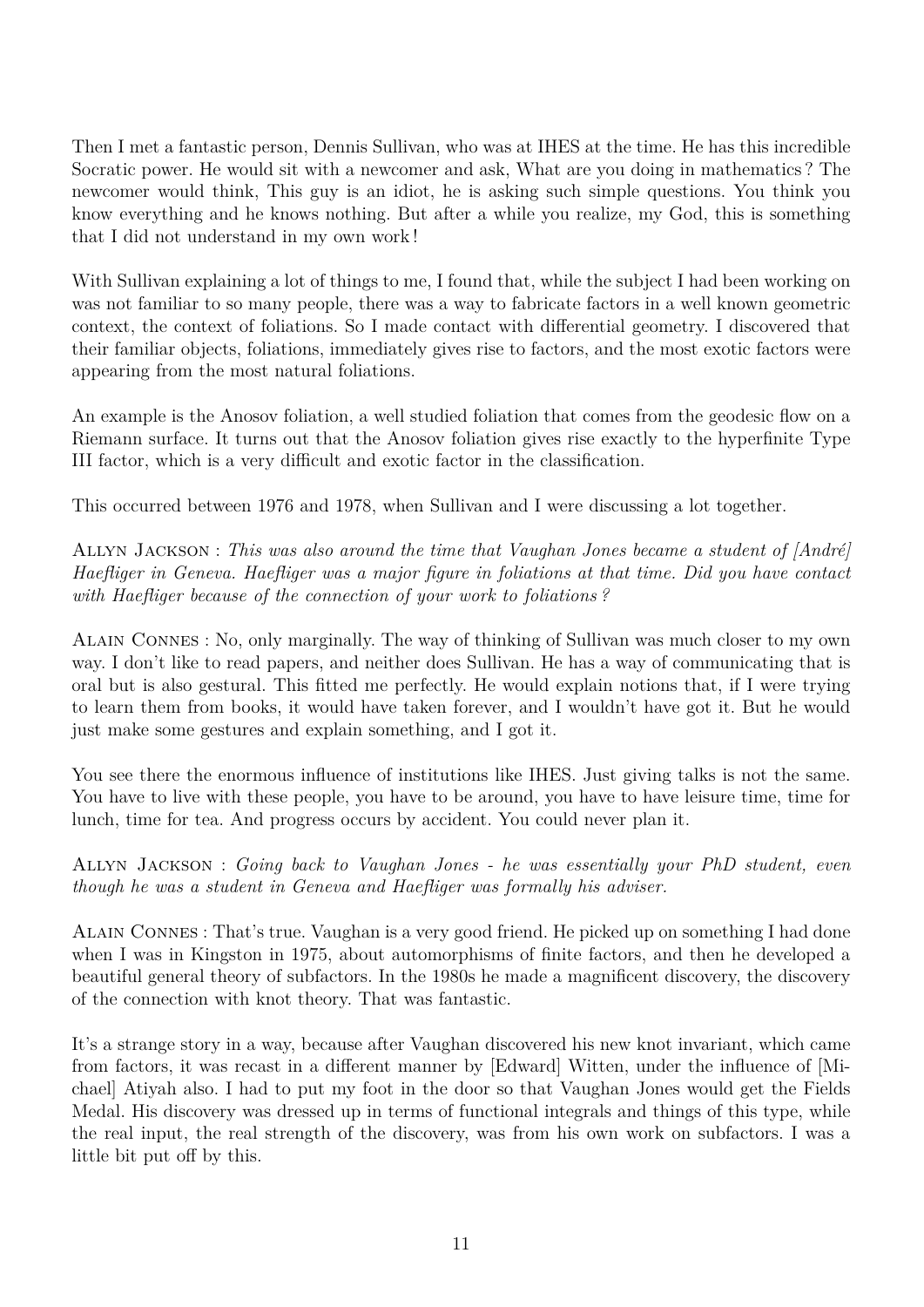#### Allyn Jackson : *What do you mean you had to put your foot in the door about his Fields Medal ?*

Alain Connes : What I am saying is that the trend of that time was to put more emphasis on the functional integral aspect of the knot theory, than on the true origin of the invariant, which was coming from the factors. Of course, when you write things that are more geometric, it's easier to understand. On the other hand, it's absolutely amazing that the theory of factors, which looks rather exotic, turns out to be related to knot theory, which is very concrete, very basic. And Vaughan discovered a real invariant in knot theory. This is an amazing discovery. I don't know many discoveries that can compete with it. You need an openness of mind to do that. He was in Switzerland with people who were geometers, but I don't know the role that this might have played in his discovery. One would have to ask him. [8](#page-11-0)

### Complementary ideas

Allyn Jackson : *You talked about how important it is to have your own ideas, "your own garden," as you put it. But what is amazing in mathematics is that you go anywhere in the world, and other mathematicians have those same ideas, and you can talk to them about them.*

Alain Connes : Well, the ideas are not exactly the same. Yes, we can communicate, but what is really interesting is to meet mathematicians with complementary ideas.

In 1978 I spent a year at the IAS [Institute for Ad vanced Study] in Princeton, and I met the person who would become my greatest collaborator, the representation theorist Henri Moscovici. The stay in Princeton was important to me because I met him there. Otherwise, I felt the IAS was a rather strange place. There was a huge cafeteria, where people would sit at different tables. I didn't find it very congenial, except for meeting my collaborator Henri.

Allyn Jackson : *Really ? Many mathematicians talk about the great atmosphere in the IAS dining hall and how they love to sit at the math table.*

Alain Connes : Somehow, there was a huge contrast with IHES. At IHES the cafeteria is small, and people are forced to be together, whereas in Princeton you could easily sit alone at a table and be ignored.

Fortunately I met Henri Moscovici at this time, and we did for many years a lot of work together. Otherwise I would have been quite isolated, I think. He had many ideas that I was missing and knew things I did not know. This also happened in 1980 when I met Paul Baum. It was an encounter with somebody who didn't have the same way of thinking as I had. It was complementary. I met Paul Baum at a conference in Kingston, at the time when I had discovered noncommutative geometry. Before I went to Kingston I wrote a *Comptes-Rendus* note [9](#page-11-1) about an idea that came from foliations. The point was that foliations not only have measure theory, which I found gives rise to factors that are exotic, but they also have differential geometry. I realized this differential geometry could be brought to bear in the noncommutative framework. In the *Comptes-Rendus* note I just mentioned, I had done the full noncommutative differential geometry for noncommutative tori.

<span id="page-11-1"></span><span id="page-11-0"></span><sup>8.</sup> Two months after this interview took place, Vaughan Jones died at the age of 67.

<sup>9.</sup> Alain Connes, "*C* ∗ -algèbres et géométrie différentielle," *Comptes-Rendus de l'Académie des Sciences de Paris Série A-B* **290** (1980), n<sup>o</sup> 13, A599-A604.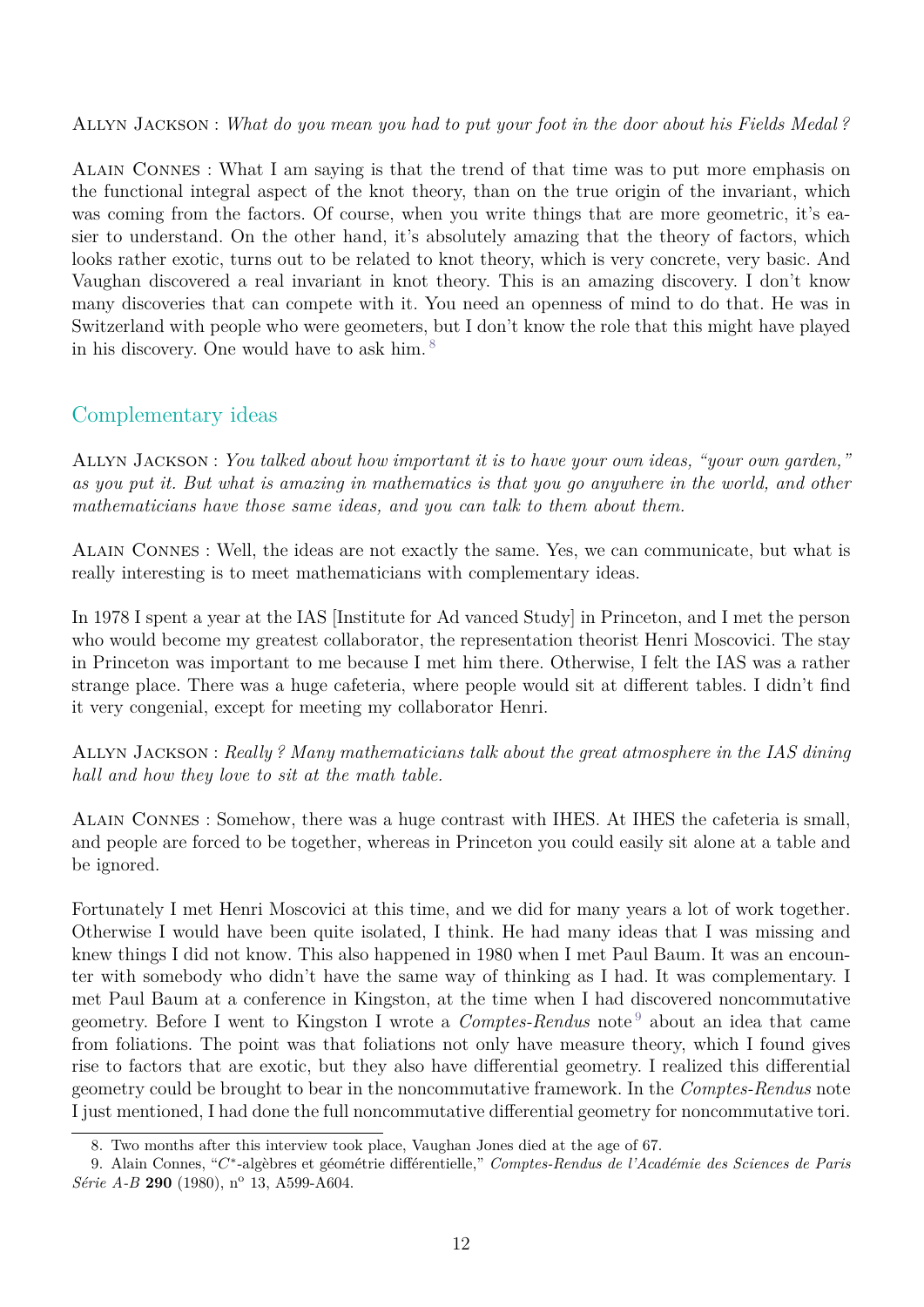Then I met Paul Baum, and he had exactly what I was missing. I had constructed, using geometric transversals, modules on the algebras of foliations, which meant that I had constructed elements of K-theory. But I didn't know how to construct them in general. Baum had exactly the idea, in a completely different topic, that would lead to the construction of general elements of K-theory. We met, and poof, there was a spark.

Allyn Jackson : *What was the other topic that he was looking at ?*

Alain Connes : He was working on a geometric realization of what are called the K-homology cycles. K-homology was developed first in the Hilbert space language by Atiyah, and then by [Aleksandr] Mischenko, [Gennadi] Kasparov, and many others. The point of Paul Baum was to make it geometric. He had defined a geometric object that he was using only for Riemannian manifolds. What I saw immediately was that this worked for foliations as well.

### Noncommutative geometry and physics

#### Allyn Jackson : *What is the main idea of noncommutative geometry ?*

Alain Connes : There are spaces, like the space of leaves of foliations or the space of Penrose tilings, that, when you try to view them as ordinary spaces, are intractable. They become tractable provided you generalize the idea of Descartes of using coordinates, to situations where the coordinates no longer commute. Once you accept the use of noncommutative algebras as algebras of coordinates, then you discover that you can treat spaces that, with the ordinary tools, would be totally intractable.

At the end of the 1970s and in the 1980s, I began to develop geometry - full geometry, including differential geometry and de Rham theory, which gave cyclic cohomology - so that all the tools that we normally have would be available in this generalized, noncommutative setup. The beauty here comes from the fact that you are not just generalizing something ; these new spaces have totally new features. One of them is this God-given time evolution. The ordinary spaces are static, while these new spaces have the great property that they are dynamical and have this time evolution.

When you discover something truly original, you can be sure that people will be against you and will try to dismiss it. This is a fact of life. If you do something in the ordinary way, everybody will be happy and can understand it. But as soon as you do something that people cannot understand because they are not in the right framework, then you can be sure there will be a lot of opposition.

Allyn Jackson : *What is behind the opposition ? Is it just a technical barrier ?*

Alain Connes : No, it's not a technical barrier. Mathematics is evolved and complicated as it is. You do not want to introduce something new. This is the reaction of people.

It's normal of course to be confronted with skepticism. For instance, with Henri Moscovici we sol-ved the Novikov conjecture for hyperbolic groups using our work.<sup>[10](#page-12-0)</sup> This was a problem that was

<span id="page-12-0"></span><sup>10.</sup> Alain Connes and Henri Moscovici, "Conjecture de Novikov et groupes hyperboliques," *Comptes-Rendus des Séances de l'Académie des Sciences, Série I. Mathématique* **307** :9 (1988), 475-480.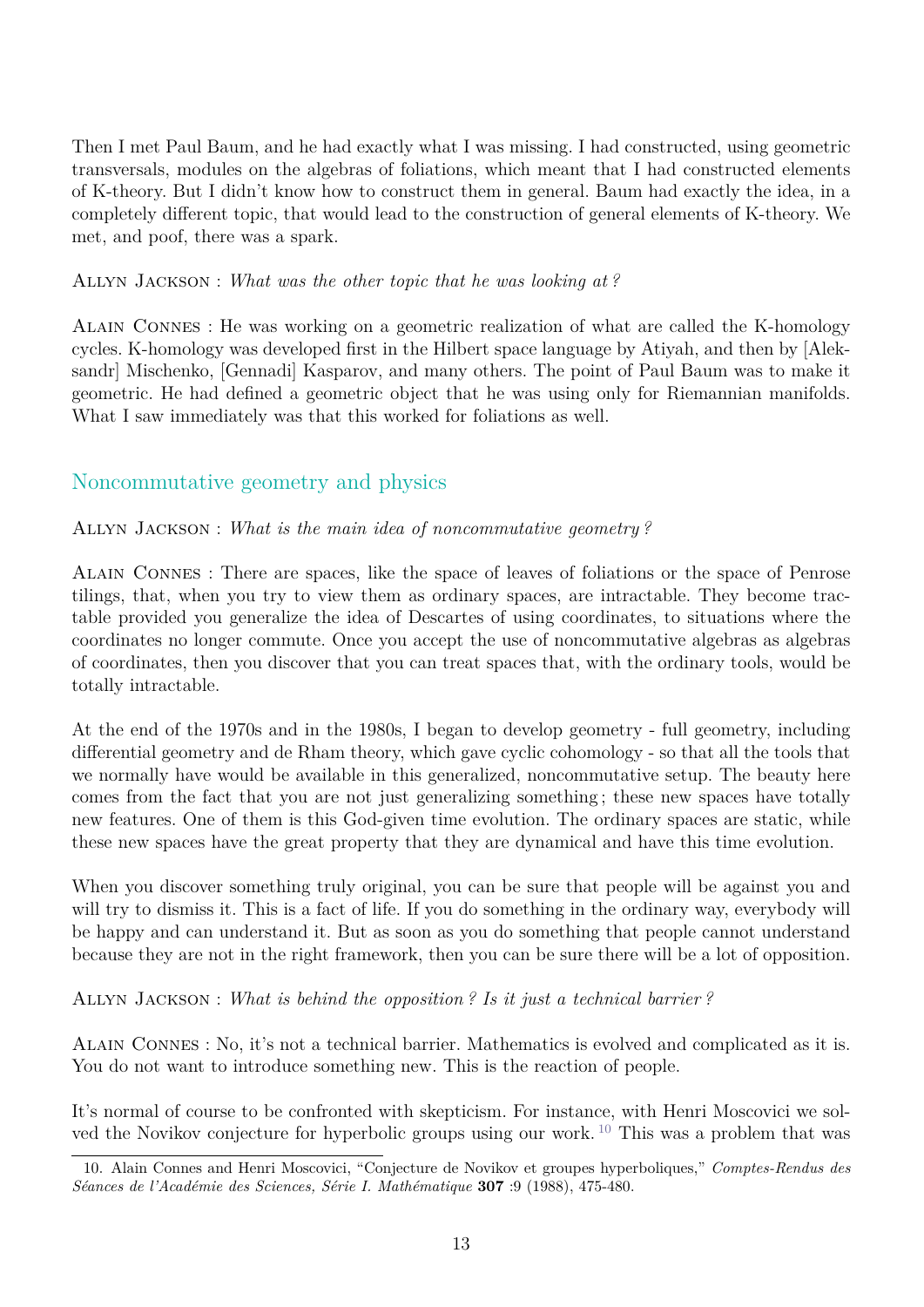known independently of the new technique. The new technique has to make its merits on problems that were posed before. Otherwise people will not accept it and will say, "We knew this before", or "Why are you interested in this ?"

In the middle of the 1980s I discovered something I found very surprising. When you have these new spaces available, then you can rethink ordinary space time. What I found is that spacetime has a fine structure, which is not the ordinary continuum and which is just a little bit more complicated ; it is noncommutative. When you take this fine structure into account, you find that pure gravity will give you the Standard Model coupled to gravity. At the time I wrote just one paper about this. [11](#page-13-0) The idea came to full fruition in the 1990s, in my work with Ali Chamseddine.

What is mysterious and strange in the Standard Model is what is called the Higgs sector, though it is actually due to three people, [Robert] Brout, [François] Englert, and [Peter] Higgs. This sector was called the "toilet" of the Standard Model : it is something you really need in your house but you would not show it off to your guests. This sector is very strange. It gives masses to all particles, but it is due to a scalar field, so it is a field with spin zero. This comes out of the blue.

Now, from the point of view of noncommutative geometry, the mental picture is incredibly neat. If you think of spacetime as like a sheet of paper, it is two-sided. When you differentiate a function on this space, you can differentiate it on its restriction to the upper side of the sheet, or you can differentiate it on its restriction to the bottom side. But you can also differentiate it by taking the finite difference across the two sides - the differences of the values of the function on the two sides of the paper. That gives you a field of spin zero, the Higgs field. This tells you that, provided you refine the geometry of spacetime, you will understand why the Standard Model looks so complicated, even though it is just pure gravity.

Allyn Jackson : *So you have the piece of paper with the two sides - where is the noncommutative aspect ?*

Alain Connes : The noncommutative aspect comes from the fact that when you look at that finite difference, it be comes noncommutative differential geometry. There is also a slight amount of noncommutativity in the algebra of functions, and it is this amount of noncommutativity that actually generates the gauge fields of the strong force and the electroweak force. The development of these ideas came to a culmination in 2014, in a paper  $^{12}$  $^{12}$  $^{12}$  with Chamseddine and [Viatcheslav] Mukhanov, where we really understood the noncom mutativity that one had to include in order to get the full story.

The starting point for that was in the 1980s, when de veloping noncommutative geometry occupied a lot of my time. I had some very explicit examples, like spacetime, which were motivating the general theory, and of course foliations. Another example is Penrose tilings. In the late 1980s I went to a conference held in a castle near Munich, Schloss Ringberg. [Roger] Pen rose gave an intriguing talk about Penrose tilings. These are tilings of the plane that are not periodic. They were discovered by logicians. The initial tilings used many different tiles, but Penrose simplified them to only two tiles, which is quite remarkable. You can tile the plane in many different ways with these two tiles.

<span id="page-13-0"></span><sup>11.</sup> Alain Connes, "Interprétation géométrique du modèle standard de la physique des particules et structure fine de l'espace-temps," *Comptes-Rendus de l'Académie des Sciences. Série Générale. La Vie des Sciences* **10** :3 (1993), 223-234.

<span id="page-13-1"></span><sup>12.</sup> Ali H. Chamseddine, Alain Connes, and Viatcheslav Mukhanov, "Geometry and the quantum : basics," *Journal of High Energy Physics* (2014) n<sup>o</sup> 12, 098. [https://link.springer.com/article/10.1007/JHEP12\(2014\)098.](https://link.springer.com/article/10.1007/JHEP12(2014)098)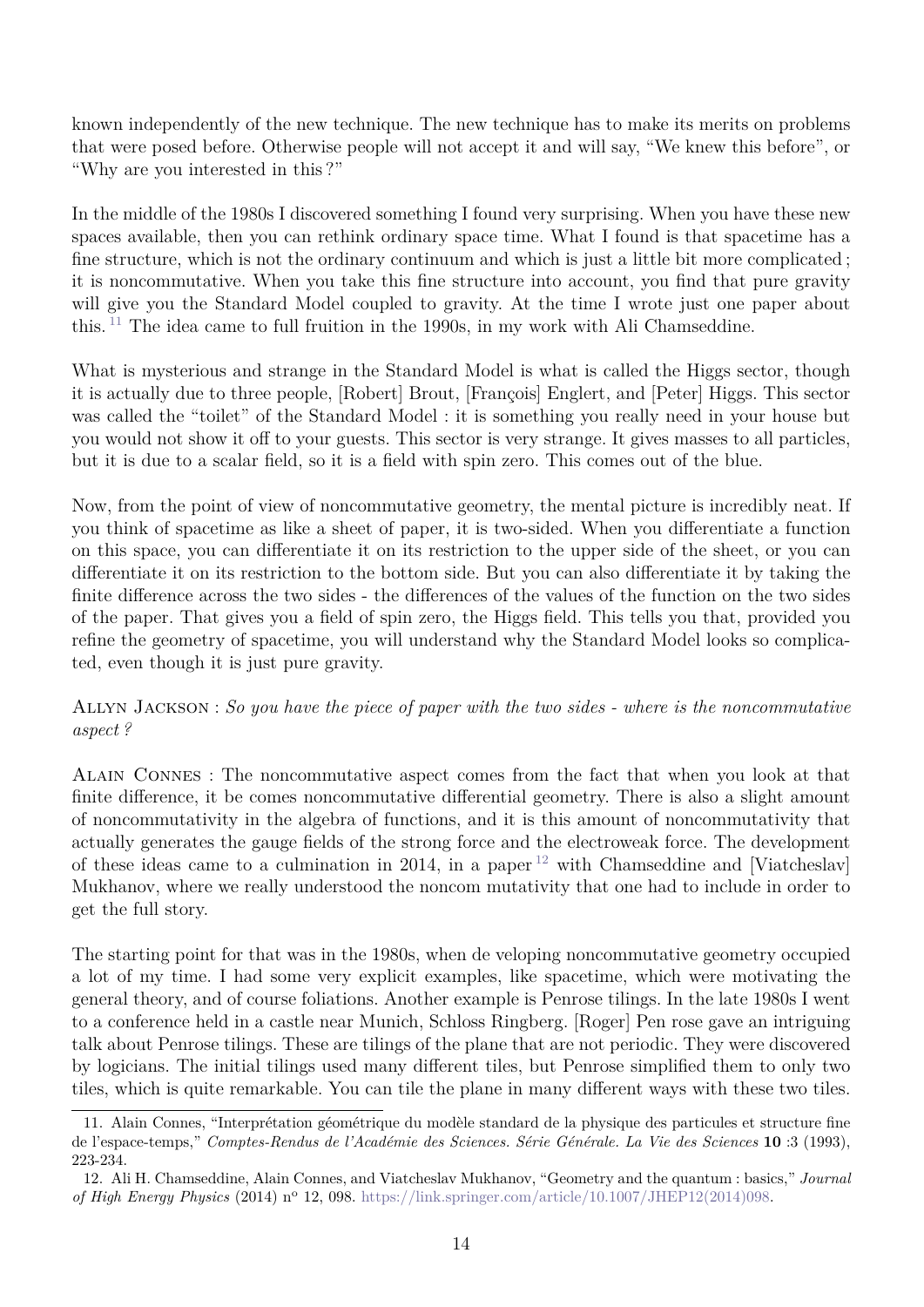Penrose showed an amazing property of these tilings. If you have two tilings that are not the same, then you can take a portion of one of the tilings, and you can find that portion infinitely many times within the other tiling. He put up two transparencies showing this, and he said, "There is something quantum behind that." When I came back from the conference, I realized immediately that the space of Penrose tilings was a noncommutative space.

Allyn Jackson : *What does that mean, that "there is something quantum" about this space ?*

Alain Connes : What it means is that the algebra of functions will be noncommutative, so it will be a Hilbert space story. But here is what it means at the level of Cantor and of set theory. If you view the collection of Penrose tilings as a set, it has the cardinality of the continuum. But the claim that I make - and this is a characteristic property of noncommutative spaces - is that you cannot put it effectively in bijection with the real numbers. In fact, you cannot inject it effectively in the real numbers. If I have two different real numbers and look at their decimal expansions, they will be different at some point. But this is not the case for Penrose tilings, because if I look at them locally, I cannot distinguish between two of them.

When I wrote my book *Noncommutative Geometry*<sup>[13](#page-14-0)</sup> in 1994, I put Penrose tilings at the beginning, because it is an example that is very striking. Penrose had the right intuition. The space has a topology, a noncommutative topology. And the Golden Ratio comes out by a miracle from the algebra.

#### Allyn Jackson : *How does it come out ?*

Alain Connes : When you have a noncommutative algebra, you have its K-theory, which was first invented by Grothendieck and was adapted by Atiyah to the topological framework and which makes sense in the noncommutative case. You can compute the K-theory and also map it to the real numbers by the trace, if there is a trace on the algebra. For the case of the Penrose tilings, when you map its K-theory to the real numbers, you get the Golden Ratio, just by a miracle.

In the new noncommutative world, there are things that were easy to adapt, like K-theory, which was almost built for noncommutative situations. Then there are things that were much harder to adapt to the noncommutative world, and this is what I did with cyclic cohomology at the beginning of the 1980s.

### Connecting to the Riemann Hypothesis

Allyn Jackson : *Your work made connections to the Riemann Hypothesis. How did that come about ?*

Alain Connes : In the 1990s I collaborated with Jean-Benoît Bost on a system of quantum statistical mechanics that had a very striking property called spontaneous symmetry breaking. This can be explained quite simply. Imagine you are sitting at a round table with several people. On each side of each person there is a bread plate. As soon as one of the people decides to take the plate on the left, it is clear that all others will have to take the one on the left. But that first person could

<span id="page-14-0"></span><sup>13.</sup> Alain Connes, *Noncommutative Geometry*, Academic Press, 1994. This is a much-expanded English-language edition of the French edition, *Géométrie noncommutative*, published by InterEdtions in 1990.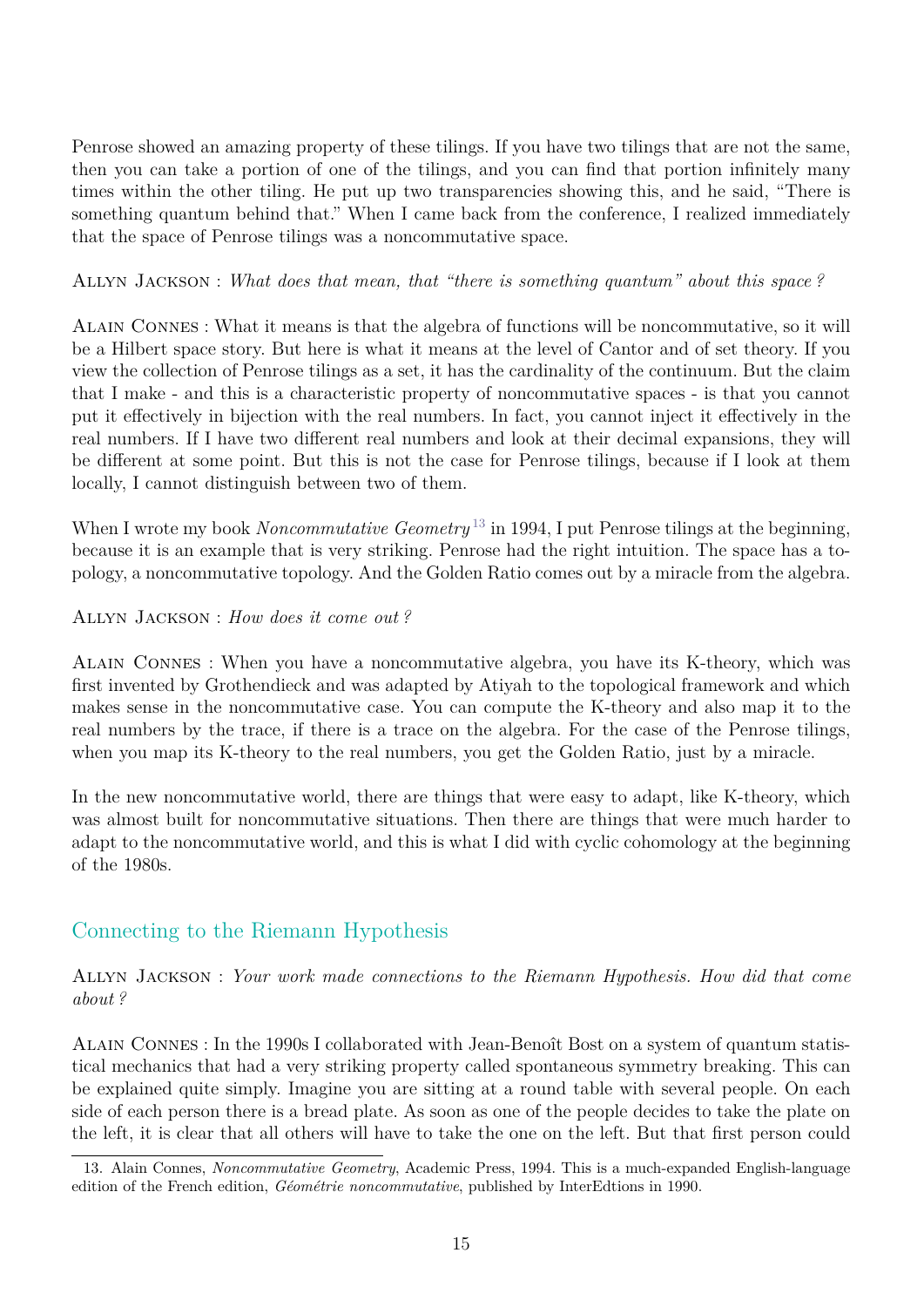have picked the plate on the right, and then everybody else would have to do the same. That's called spontaneous symmetry breaking.

With Jean-Benoît Bost, we found a system with spontaneous symmetry breaking.<sup>[14](#page-15-0)</sup> Its partition function was the Riemann zeta function, which was bizarre. It came out of the blue. Because of that paper with Bost, I got invited in 1996 to a conference in Seattle in honor of Atle Selberg, who had made a lot of discoveries about the Riemann zeta function. I went to the conference, and there was quite an interesting crowd of people, including Paul Cohen for instance and several physicists. I gave a talk about the work with Bost. Afterward Selberg came to me and said, "You know, it's unclear that your work will truly be related to the zeros of the Riemann zeta function."

#### Allyn Jackson : *Why did Selberg think that ?*

Alain Connes : In my talk, the function was just appearing as a function ; the zeros did not have any meaning for my talk. So of course for him, it was not clear at all that there would be any relation.

I came back from Seattle, and instead of trying to adapt to the local time - as you know there is nine hours of jet lag - I kept living on Seattle time, more or less. I could do this thanks to the understanding of my wife ! I was not working. I was reading *The Right Stuff*, which recounts the story of Apollo 13. After one week, I suddenly realized that there is a space that pops out extremely naturally from the system we had with Jean-Benoît Bost, which was a noncommutative space and from which the zeros of zeta were appearing completely naturally. The terms of the Riemann- Weil explicit formula also came in extremely naturally.

A problem much stressed by some physicists in Seattle is that, when you try to realize the zeros of zeta as a spectrum - which everyone was trying to do - it is problematic because of a persistent minus sign in some of the terms. This minus sign prevents the naive expression of the zeros as a spectrum. When I found the terms of the Riemann-Weil explicit formula were appearing naturally, I understood that one shouldn't look for an emission spectrum but an absorption spectrum. Let me explain the difference between the two, because it is crucial in my work.

When you pass sunlight through a prism, the light decomposes into various wavelengths, or frequencies, and this gives you a beautiful image of a rainbow. After Newton, a German optician named [Joseph von] Fraunhofer, who lived at the beginning of the 19th century, studied this. He decomposed sunlight through a prism and then looked at it almost at the level of a microscope. What he found is that, in the beautiful rainbow, there are some dark lines. In fact, one dark line had been discovered before Fraunhofer, the line of sodium. But he discovered that there are in fact more than 500 dark lines. They are called absorption lines.

When light goes through the atmosphere of the sun, the chemicals in the atmosphere make transitions by absorbing photons at certain wavelengths. The corresponding wavelengths of light do not reach the earth, and thus you have the dark absorption lines. Around 1860, [Gustav] Kirchhoff and [Robert] Bunsen discovered that the dark lines of absorption spectra coincide with bright lines of emission spectra, which appear when elements are heated.

<span id="page-15-0"></span><sup>14.</sup> Jean-Benoît Bost and Alain Connes, "Hecke algebras, type III factors and phase transitions with spontaneous symmetry breaking in number theory," *Selecta Mathematica* (N.S.) **1** :3 (1995), 411-457. [https://link.springer.com/article/10.1007/BF01589495.](https://link.springer.com/article/10.1007/BF01589495)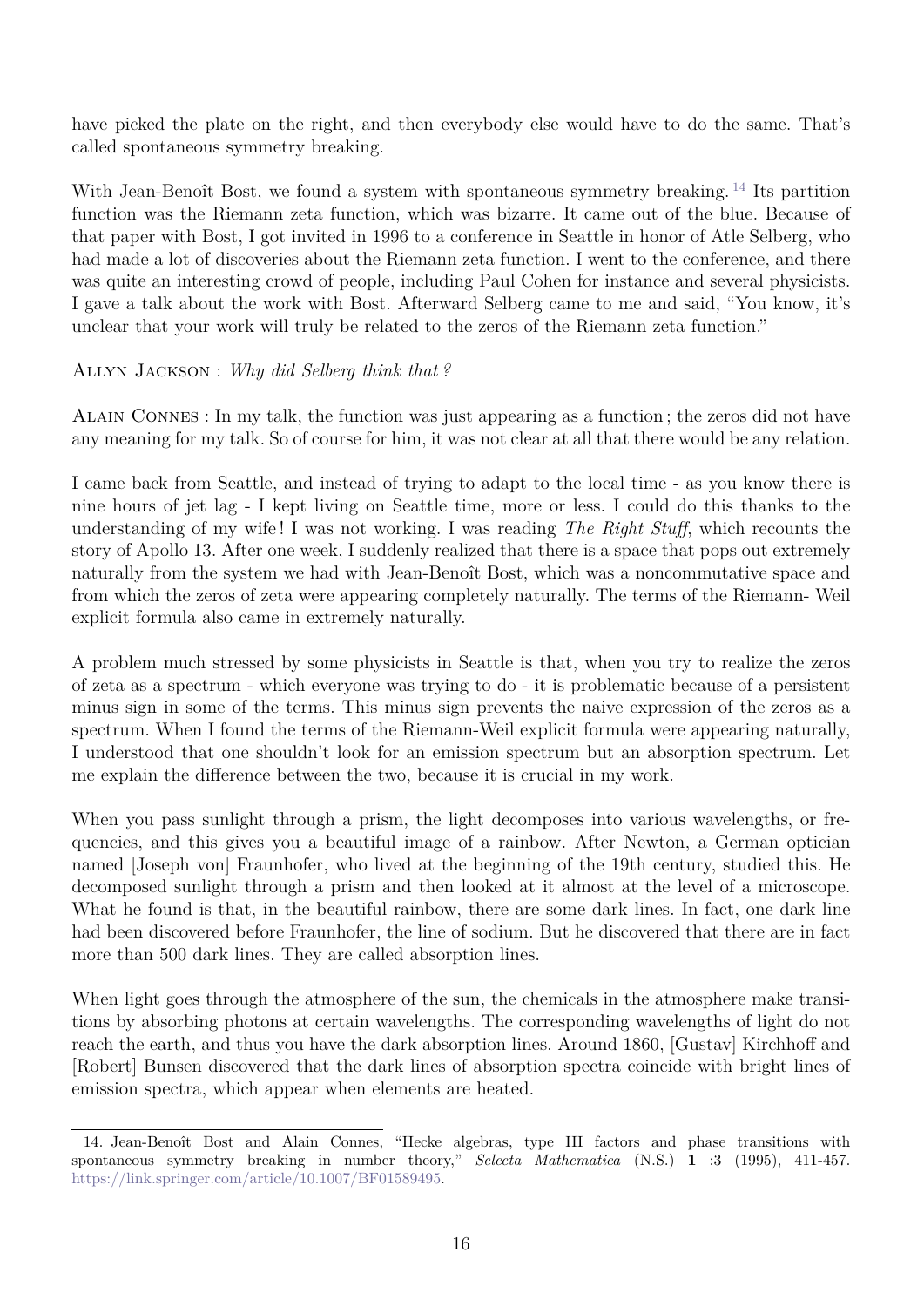In mathematics, it is very easy to describe an emission spectrum and much harder to describe an absorption spectrum. My idea was that the spectrum giving the zeros of the Riemann zeta function was an absorption spectrum, which explained the minus sign : the absorption is like taking the negative of a picture, and it is this negative that gives you the minus sign. So I did a calculation at that time, in 1996, and it gave me the right spectrum. I was quite excited and wrote a *Comptes-Rendus* note<sup>[15](#page-16-0)</sup> explaining this.

At that time I had the hope that this would give some insight on the zeros of zeta. But it was an absorption spectrum, so it is much more difficult to handle than an emission spectrum. That started a long story, which has continued up to now, in work with my collaborator Caterina Consani. The ideas remain very powerful. In a very recent paper  $^{16}$  $^{16}$  $^{16}$  that we put on the arXiv, these ideas allowed us to make more progress. The outcome is that the space of primes could be seen coming out of a noncommutative space that was extremely natural.

Allyn Jackson : *Why are the absorption lines so much more difficult to deal with than the emission lines ?*

Alain Connes : When you have an absorption line, it's a single line, so normally it would not be seen. Unless the line had some thickness, some width, you would not see it. Mathematically speaking, the zeros of zeta don't have a thickness. You have to artificially make them a little bit thick in order to be able to see them. And that's very hard. It is exactly this technical point that is now being treated much better but that took enormous time to understand.

This is a development on which I have been working, parallel to the physics development of the Standard Model, since the 1990s. These two developments for me are crucial. If noncommutative geometry were just dealing with very strange spaces, I don't think it would be very convincing to people. But for two fundamental spaces - for spacetime, the space where we live, and for the space of primes - it can bring something new and embody the intuition behind them.

### Understanding renormalization

Alain Connes : Another development also played a key role. Since the 1970s, I have been fascinated by a technique in physics called renormalization.

In the 1930s, when Dirac created quantum field theory, he quantized the electromagnetic field in a way that is truly mind-blowing. Einstein had this incredible intuition that somehow frequencies had to be quantized, so their energy was not arbitrary but had to be integral multiples of *hν*. This was like an *Ansatz*, a prescription. Dirac was able to make this a mathematical fact. His idea was to use exactly the noncommutativity to force a certain quantity to be an integer.

Once Dirac had done that, he tried to apply the same technique in order to deal with quantum fields of more complicated systems. But then nothing worked. The expressions he wrote down didn't make any sense. In the late 1940s, more precise measurements of what is known as the Lamb

<span id="page-16-0"></span><sup>15.</sup> Alain Connes, "Formule de trace en géométrie non-commutative et hypothèse de Riemann," *Comptes-Rendus de l'Académie des Sciences de Paris Série I Mathématique* **323** :12 (1996), 12, 1231-1236.

<span id="page-16-1"></span><sup>16.</sup> Alain Connes and Caterina Consani, "Weil positivity and trace formula, the archimedean place,", submitted to arXiv on 25 June 2020. [https://arxiv.org/abs/2006.13771.](https://arxiv.org/abs/2006.13771)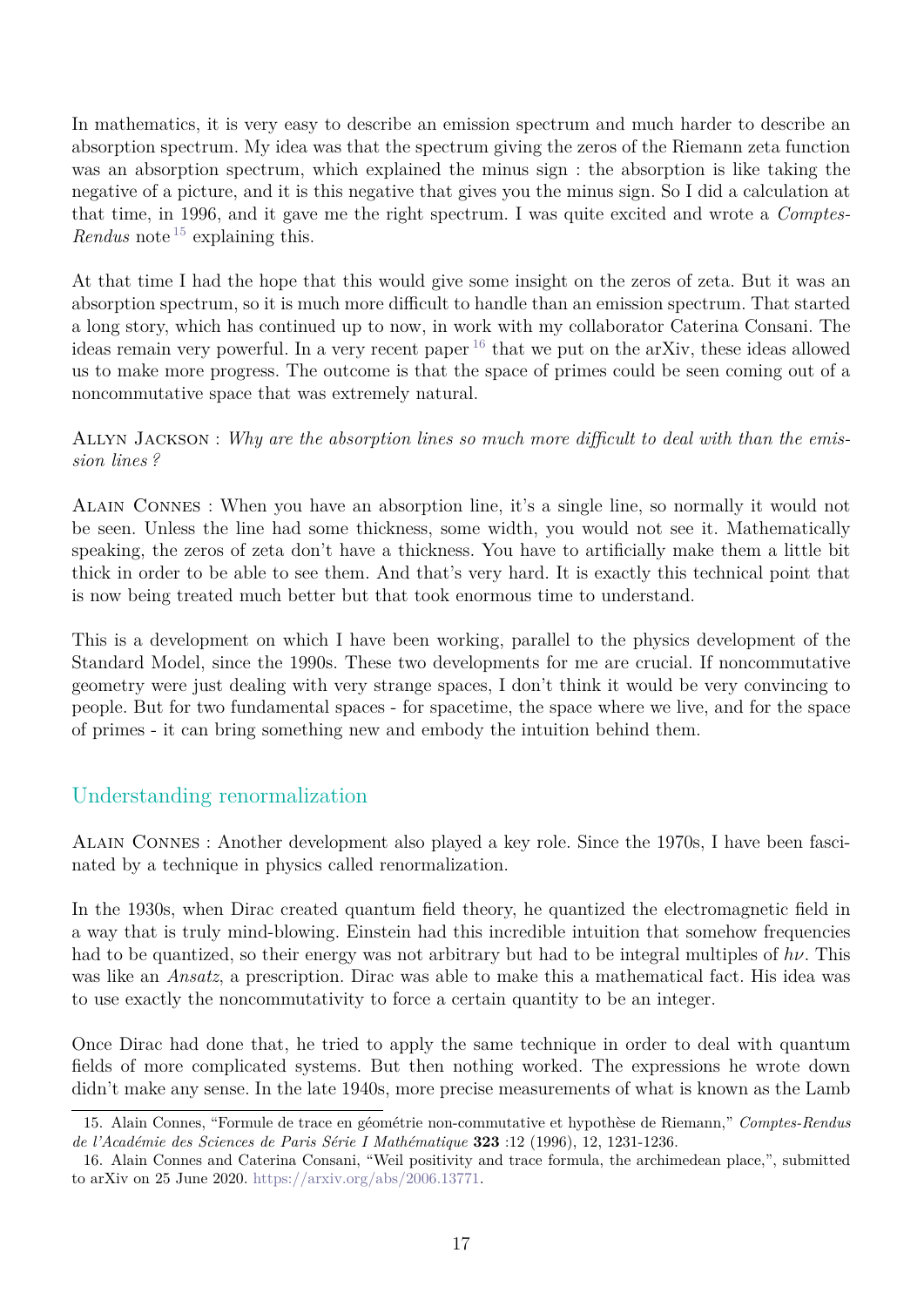shift were obtained. Efforts to explain the measurements from the physics failed because the quantities that should have explained it were meaningless because they were given by divergent integrals.

It was a terrible time for physics. Then brave people like [Sin-Itiro] Tomonaga and [Julian] Schwinger and [Richard] Feynman came to the fore. They manipu lated the infinities in order to extract finite quantities and compared those quantities to measurements. For what is called the anomalous moment of the electron, the precision of the agreement was the precision of the width of a hair in proportion to the distance from Paris to New York. Nobody could deny that they had stumbled onto something great. On the other hand, if you put a mathematician to look at what they were doing, you would hear the mathematician screaming !

Allyn Jackson : *Because of the way the physicists were manipulating the infinities ?*

Alain Connes : Right. They were manipulating the infinities in a way that was totally ununderstandable. What they were doing is called renormalization. Starting in the 1970s, I became fascinated with this.

At the end of the 1990s, I was working with my collaborator Henri Moscovici. We were working on the cyclic cohomology adapted to a certain Hopf algebra. There was a visitor in IHES, Dirk Kreimer, who is really a hard-core physicist. He had a wonderful new idea that, when one is manipulating Feynman graphs, there is behind the scenes something like a Hopf algebra. We started working together with Dirk ; that was in 1998. We put together all the mathematics that was required behind this Hopf algebra.

Then there was a moment of revelation that came to me in September of 2000. Normally if you make a discovery, you are up for one hour, and then you come back to earth. But then I was up for a week. The discovery was that this incredibly complicated technique that physicists are using for renormalization is in fact a well known technique in mathematics called the Birkhoff decomposition. It was pioneered by [G. D.] Birkhoff, and Grothendieck also used it to prove a very important theorem about vector bundles on the sphere.

After that, when I collaborated with Matilde Marcolli, we found that behind renormalization was not only the Birkhoff decomposition, but also an even more fundamental problem, the Riemann-Hilbert problem. We worked for several years on that. But in a sense, I had stopped thinking about renormalization, because in my mind it's resolved.

Allyn Jackson : *The mathematicians are no longer screaming ?*

Alain Connes : Right, now they understand. But it takes a lot of time because mathematicians don't know what renormalization is, and physicists don't know what the Riemann-Hilbert problem is !

### Overcoming prejudice against algebraic geometry

Alain Connes : I would like to continue the story of the number theory side, because the physics and the number theory were constantly intertwined in my mind.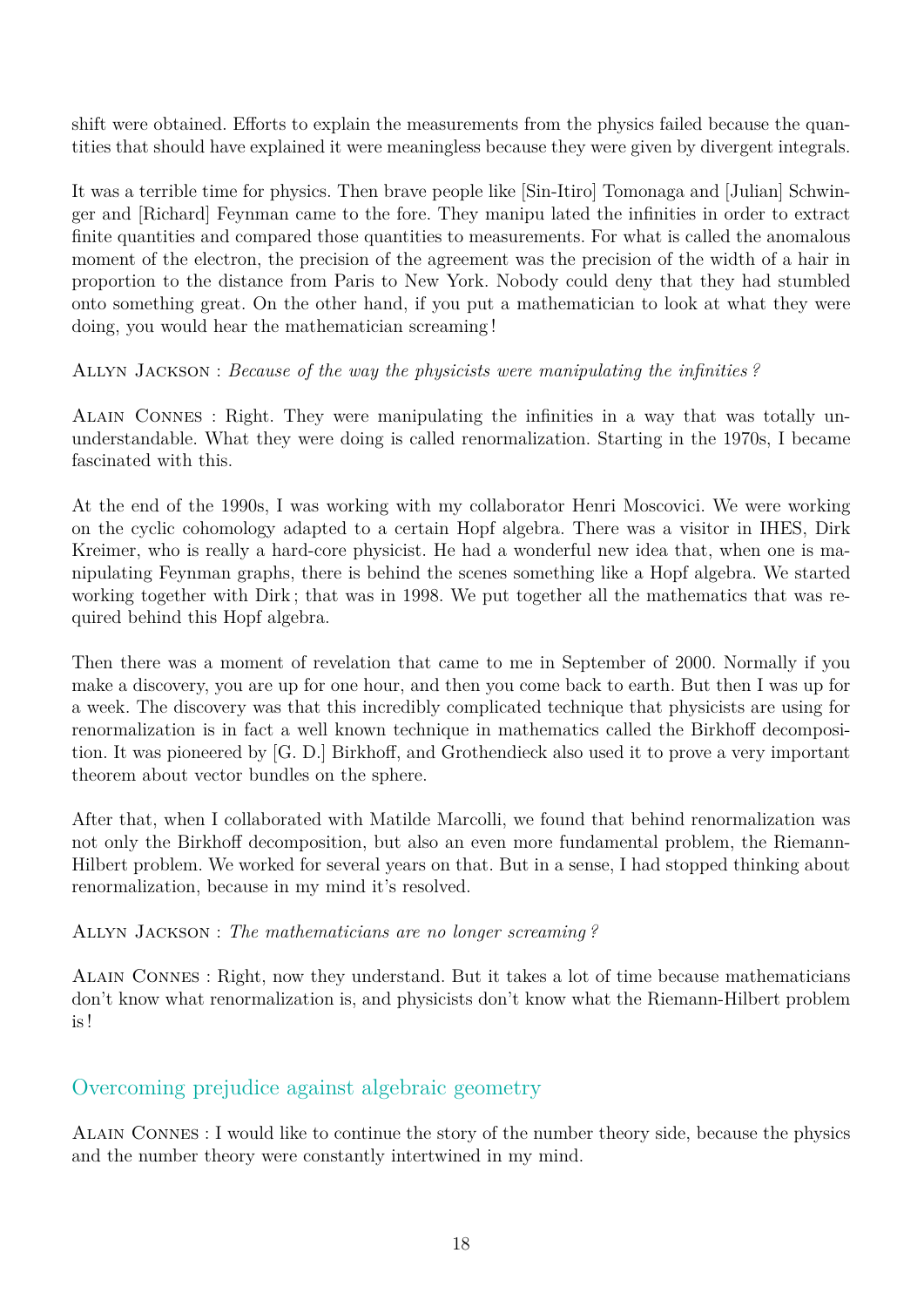Before I met Katia Consani and started a very long collaboration with her, I had a lot of prejudice against algebraic geometry. I was stupid, because when you have prejudice against something, very often it's just ignorance. I was ignorant. When Katia Consani and I started working together, I learned about concepts invented by Grothendieck, like the concept of scheme.

I talked before about the noncommutative space I discovered that embodies the prime numbers. If you looked at it as a noncommutative space, you could feel that fundamental understanding of this space was missing, in particular its relation to algebraic geometry and to other fundamental points of view in mathematics.

In 2014, we discovered with Katia Consani that there is a topos - in the sense of Grothendieck that is the topos of arithmetic. This topos immediately gave rise to the same space as the noncommutative space that I had found in 1996. So this meant that this space, rather than being arbitrary or being constructed for the purpose of doing something, was in fact an absolutely fundamental space. We wrote a *Comptes-Rendus* note<sup>[17](#page-18-0)</sup> about this.

Let me explain the notion of topos, because it is equally as important as noncommutative geometry and very much connected with it. Around 1958, Grothendieck discovered a new notion of geometric space, which he called topos. Normally when you do geometry, you put onto the stage the space you are studying. The main actor is the space, and you talk about the points of the space, you talk about its topology, its differential geometry, and so on. The idea of Grothendieck is that there is another way to comprehend the space. This other way is not to put it onto the stage but to hide it behind the stage, in what we call in French la coulisse. I am not sure of the term in English.

### Allyn Jackson : *In the context of the theater, that would be "backstage."*

Alain Connes : Yes, like in a theater, "backstage." The space in question will be in the backstage. You will never see the space. Its role will be that, while you are doing mathematics with the ordinary characters - the integers, the real numbers, the spaces you are used to work with - all of these things will actually depend on a parameter that is in the backstage. What is in the backstage will govern a randomness that will be inherited by the usual characters of mathematics that you are working with.

This is a fantastic idea. Technically speaking, what does it mean ? Instead of looking at the space, you look at what are called the sheaves of sets over the space. Then when you do set theory, you can do any mathematics you want, you can look at sheaves of groups or sheaves of topological spaces. You can recover the space and its topology, which is in the backstage, just by looking at set theory "with parameter". What is a point of the space ? A point of the space is a way to suppress the randomness in the events that are occur ring on the stage. Then when you use a point to look at what is going on on the stage, it is as if it is no longer random.

What I find incredibly revealing, is that when you compute the points of a topos, even of a very simple topos, you get in general a noncommutative space ! This is what makes the connection between the point of view of Grothendieck, of topos, and the point of view of noncommutative geometry. They are deeply interconnected.

Allyn Jackson : *You never got to discuss this with Grothendieck.*

<span id="page-18-0"></span><sup>17.</sup> Alain Connes and Caterina Consani. "The arithmetic site," *Comptes-Rendus de l'Académie des Sciences de Paris,* **352** :12 (2014), 971-975. [https://www.sciencedirect.com/science/article/pii/S1631073X14001666?via%3Dihub.](https://www.sciencedirect.com/science/article/pii/S1631073X14001666?via%3Dihub)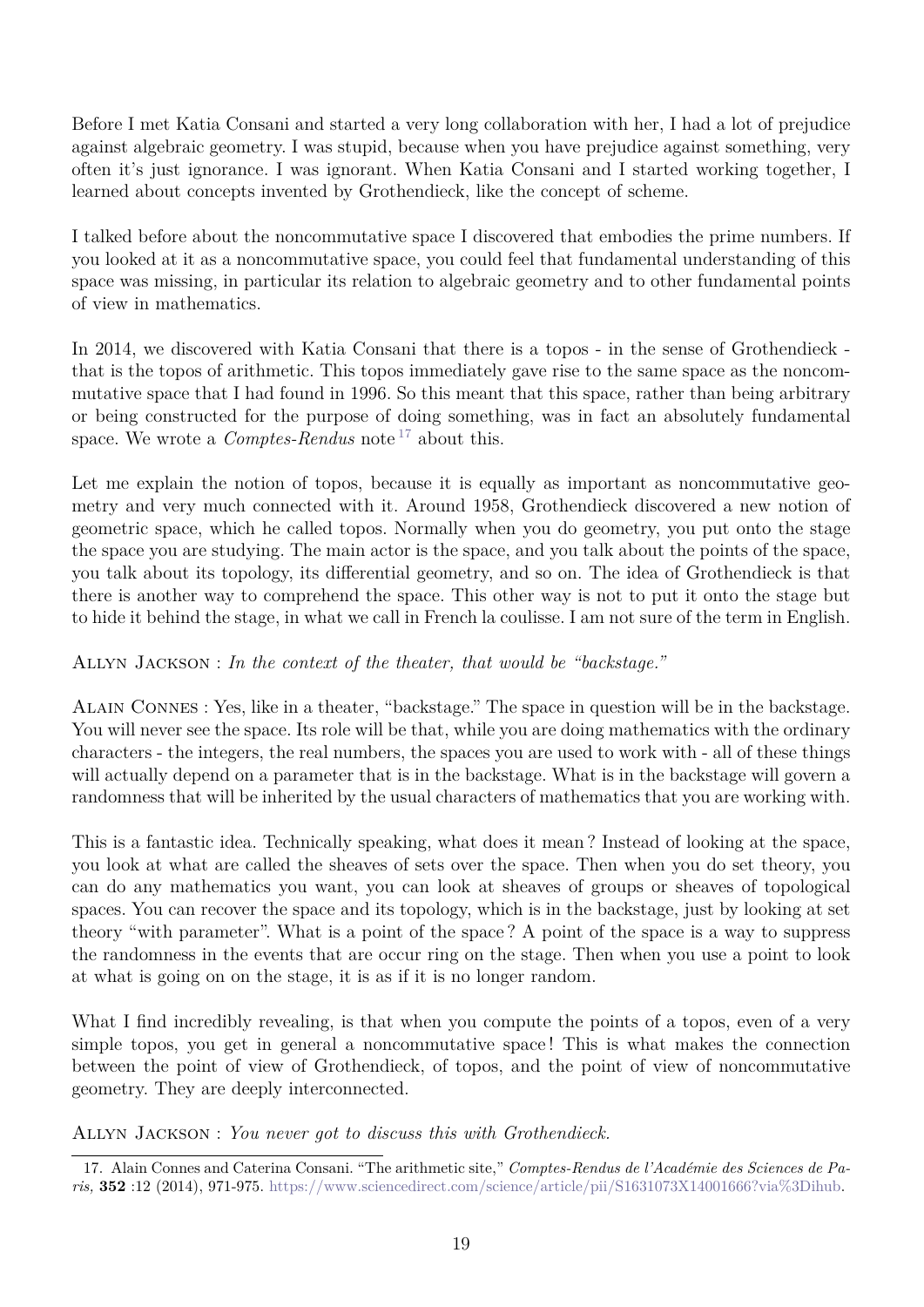Alain Connes : No, unfortunately. By the early 1990s he had disappeared to a place in the Pyrénées. Even his family didn't know where he was. He stayed there until his death in 2014. It would have been very difficult to discuss with him. He became a mystic over the years. During the time when he was secluded in the Pyrénées, he wrote an enormous amount, tens of thousands of pages. The main topic was the problem of evil. I have read many of his writings, including an unpublished text called *La Clef des Songes* [The Key to Dreams], in which he tells the story of his father.

I never met Grothendieck, but I think that I know him so well, from his writings. In several of them, he complains that people don't understand what a topos is. It shows how common it is that mathematicians say "This is not mathematics", or "This is not serious", just because they don't understand. He suffered a lot from that. The concept of topos is an amazing discovery that gives a completely new way of thinking about mathematics. But unless you do an epsilon of progress in some definite topic that already exists and that is well paved, people don't pay attention.

I am not exempt of prejudices myself, so I understand perfectly why people would have these prejudices.

Allyn Jackson : *You had a prejudice about the idea of topos, and about algebraic geometry.*

Alain Connes : Yes. Before I understood what a topos was, I would say, "This is bullshit !" You really understand something only when you use it on some other purpose, and that depends on the occasion you get. In the work with Katia Consani, we finally understood that there is a topos, and it is extremely natural. This opened up a point of view that is totally different.

Allyn Jackson : *You made a link to new things, and you just jumped into them. You have done that several times in your life. What allows you to do that ? Is that confidence ?*

Alain Connes : No, no, no. I am not really motivated by confidence. Nor by curiosity. What I would say is, it's more anxiety. I spend much more time being anxious than being confident or being curious. My mind sort of constantly worries. It's not confidence - okay, I have of course some self-confidence, but it's not a kind of overreaching confidence, by no means. I knew only one person who had overreaching confidence, that was Michael Atiyah. I really liked him a lot. He could jump to other topics. But I am not like him. I am much more motivated by the fact that when I do not understand something, it makes me suffer. It puts me into a state of misery. I am feeling bad until I understand. That's exactly the motivating force.

This is also why I like very much to collaborate because then you share this uneasiness. You are not alone ! And I love to collaborate with people who are more confident than I am, exactly because of my problem.

Grothendieck wrote something in *Récoltes et Semailles* that I like to quote. He said that to fear the error is the same as to fear the truth. But if one is ready to confront the error, then this fear becomes a blessing. One crosses this difficult time and comes out with much more.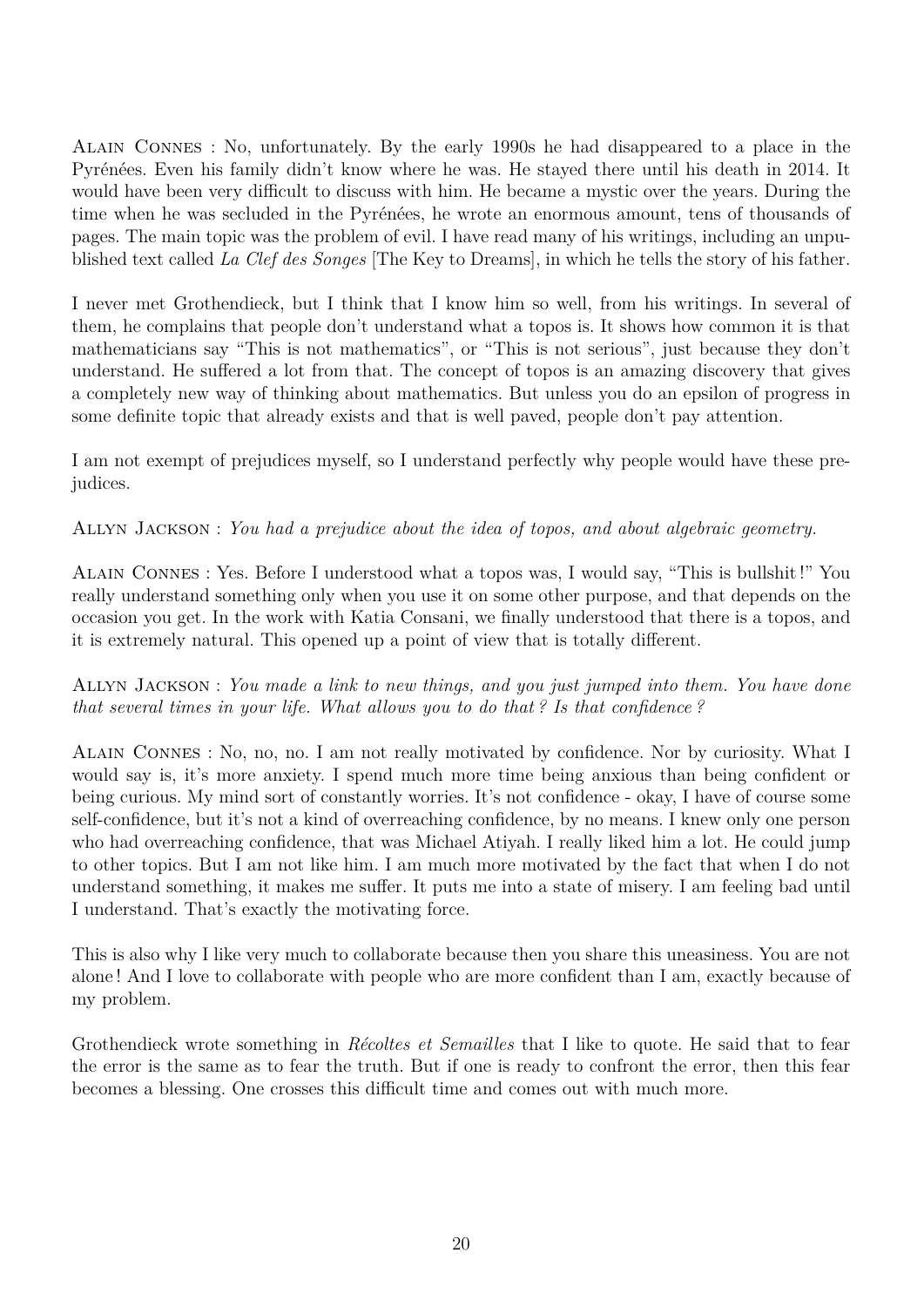# A grand unified theory from gravity

Allyn Jackson : *You talked before about looking at spacetime from the noncommutative point of view, which gives the Standard Model coupled with gravity. That sounds like a "grand unified theory" of the fundamental forces. Is this what you are saying ?*

Alain Connes : Let me explain that in some detail. In the mid-1980s, I had realized that you could get the Higgs sector of the Standard Model from the geometric picture. But I did not have something that would unify gravity with the other forces ; that only came in 1996, when I began to work with Ali Chamseddine. We realized that if one takes a spectral point of view of geometry, then there is a natural manner of defining what is called in physics an "action", for that geometry. This will measure how suitable the geometry is. This action turned out to be spectral and depends only upon the line element, upon its spectrum.

To explain this I have to make a digression, but first, to answer your question : it is a unification. You consider pure gravity on a geometric space, and when you compute what you get from pure gravity, you not only get the ordinary gravitation field, but you also get the bosonic fields of the Standard Model and the fermionic fields. So you do get the full picture out of pure gravity. Some people have tried for instance to obtain gravity from gauge fields, but what I am saying is quite different. What I am saying is that once you introduce some fine structure in the geometry of space time, then pure gravity will give you not only the ordinary gravitational force, but also the other forces of nature, which are the electroweak and the strong force. So it's not a unification from gauge fields, but it's a unification from gravity.

Now let me enter the digression. Why is it natural to view a space spectrally and to define the action from a spectral invariant ? This goes back to the story of the measurement of length. It starts sometime before the French Revolution. At that time France had no unification of the meter of length. If you were for instance in the trade of linen, you would need a unit of length to measure pieces of linen to sell. So every town or village displayed at its entrance a unit of length. But the units were often different, which made things extremely complicated. People started to say they needed a way to unify the measurement of length. Scientists in France, and also in England, thought a lot about this. They decided that the best idea would be to take the largest available object, which is the earth, and then define the unit of length as some proportion of the circumference of the earth. They decided one meter would be one-forty millionth of the circumference of the earth.

To measure the circumference, you measure an angle that can be defined by looking at stars and then concretely measure the distance between the two points that limit the angle. The angle chosen was between Dunkerque in the north of France and Barcelona in the north of Spain, which are more or less on the same longitude. In 1792 two French astronomers were put in charge of measuring this distance. They did triangulations, which means that they would put a telescope on top of a hill and make some measurements. Of course when they did that in Spain, which was in a war with France, it was quite difficult to explain that they were not spies ! There are a lot of interesting stories about what happened to them.

They eventually obtained a reasonably precise measurement. The measurement was used to cast a platinum bar to represent one meter, and the bar was deposited in the Pavillon de Breteuil, which is near Paris. This was considered the universal unit of length in the metric system. Of course, this was not very practical, because if you are in a foreign country and you want to measure your bed,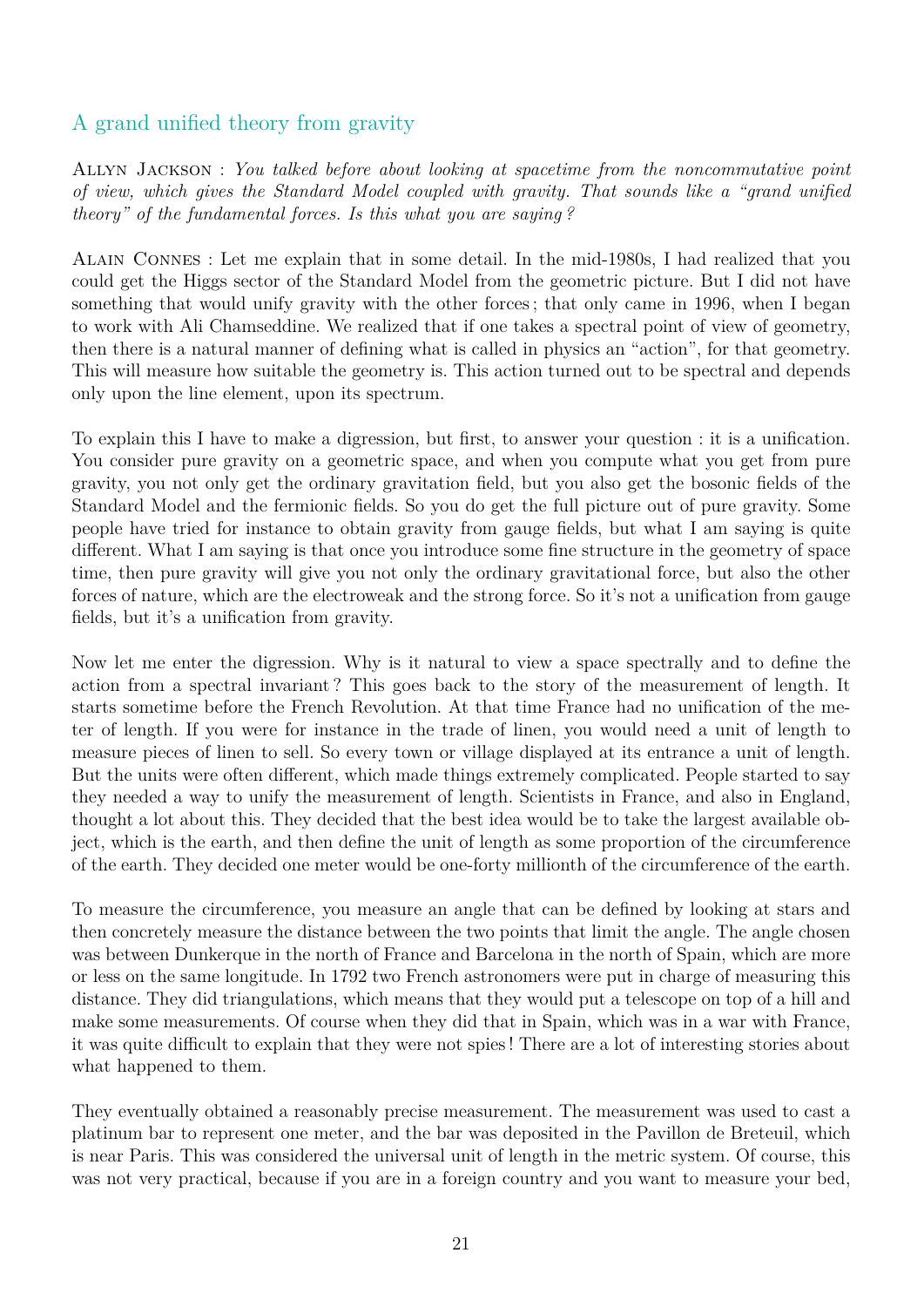you have to travel to the Pavillon de Breteuil to know how long a meter is ! So replicas were made and distributed.

That was fine until the beginning of the 20th century. By 1925, people had better ways to measure length using spectroscopy, by comparing a given length with a wavelength of a known atomic transition. They then realized that the famous unit of length deposited near Paris didn't have a constant length.

#### Allyn Jackson : *Because it was made of metal ?*

Alain Connes : Exactly, because metal contracts and expands. They decided that the apparatus that allowed people to see that the length of the platinum bar was changing was a better device to define the unit of length than the bar itself. For some time they used krypton, which was not very satisfactory, because krypton is very rare. Eventually they switched to cesium. Today one can buy in a store a cheap instrument based on the cesium transition that will give you measurements of length with a precision of 10 decimals.

When I defined noncommutative geometry, I defined it as a spectral triple. The shift from the classical standpoint, which was the Riemann standpoint on geometry, to the new standpoint that I had defined, which is spectral, is exactly parallel to the shift that occurred in physics between the definition of the unit of length by means of the platinum bar, and the definition by means of comparison with wavelengths of a fixed chemical. It's very striking.

The action principle, which we defined with Chamseddine, then allows you not only to recover gravity but to find gravity coupled with matter. This action is simply measuring the spectrum of the line element. The formula for distance in noncommutative geometry will use the fact that the line element does not commute with the coordinates in the space.

On the conceptual level, what this means is that a paradigm of noncommutative geometry, that of a spectral triple, in fact is very closely related to physics. It has a big advantage in the quest to unify gravity with other forces, which is that it is both quantum and geometric. After the quantum was discovered by Heisenberg, von Neumann understood that the correct stage on which to develop quantum mechanics was Hilbert space. So the geometry I am talking about is the geometry that is on that stage, in Hilbert space. Hence it's congenial to quantum from the start.

### The influence of quantum entanglement

ALLYN JACKSON : *Some complexity theorists recently proved a result* <sup>[18](#page-21-0)</sup> *involving quantum computing and entanglement, and they thereby resolved something called Tsirelson's problem. This in turn resolved the Connes Embedding Conjecture. Can you tell me what this conjecture is, and how you see this new work ?*

Alain Connes : First of all, it's not a conjecture, it's a problem. When I was working in Kingston in 1975, at some point I stumbled on a certain property of a factor. I saw immediately that this property was less restrictive than being hyperfinite. I was proving something about hyperfinite factors

<span id="page-21-0"></span><sup>18.</sup> Zhengfeng Ji, Anand Natarajan, Thomas Vidick, John Wright, and Henry Yuen, "MIP<sup>∗</sup> =  $R$ *RE*," submittedtoarXivon13*January*2020*.https* : [//arxiv.org/abs/](https://arxiv.org/abs/2001.04383)2001.04383.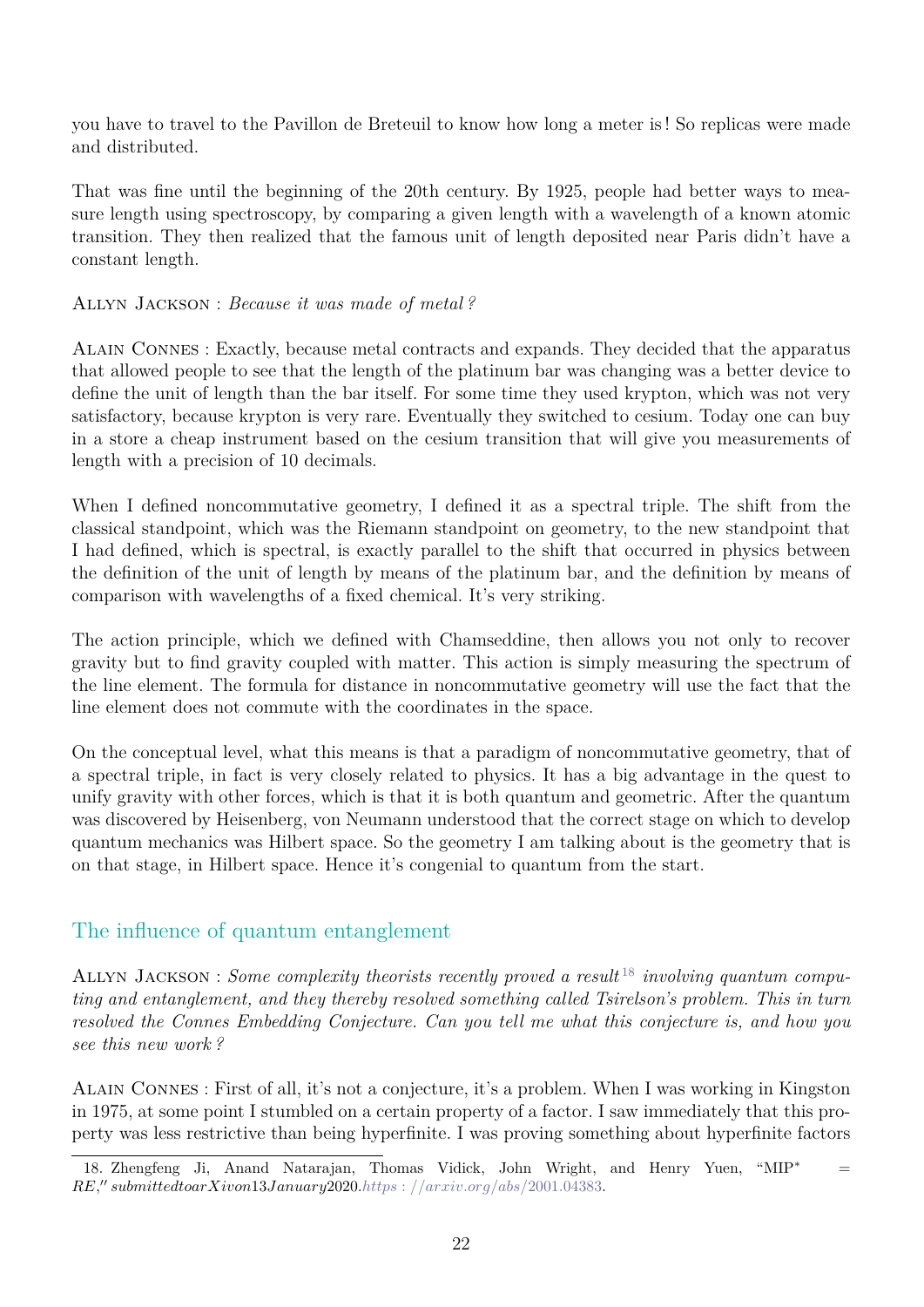and had found examples of factors that were not hyperfinite, but which did fulfill this property. The property is that the factor is not hyperfinite but resembles a hyperfinite factor as much as possible. Technically, it means that the factor can be embedded in an ultraproduct of hyperfinite factors. The question is whether every factor of what is called Type  $II_1$  has this property. What I had noticed at the time was that all the books and papers I knew about were verifying this property for the associated factor. So I wrote about this in three lines in my paper. And - this is the honest truth ! - I never thought more about it.

Then these few lines that I had written were picked up by a number of different people. [Eberhard] Kirchberg proved that this problem is equivalent to something he was working on. It was used by [Dan Virgil] Voiculescu in defining his new notion of entropy and by other people in quantum theory like [Boris S.] Tsirelson.

I don't know how much the complexity theory paper has been checked. Apparently it's quite long. What it is saying, roughly, is that there are things that cannot be approximated at all by something that is finite-dimensional. It's something quite weird. It would probably be quite significant if they have really found an example of this. Whether the example would have relevance for physics, I have no idea. I always had the feeling, or the belief, that nature is really finite-dimensional in a sense ; even though we are approximating it by something continuous, everything is essentially finite-dimensional.

As I said, I never thought myself about the problem. I am really the worst person to ask !

#### Allyn Jackson : *The complexity theory result has to do with quantum entanglement. Does this interest you ?*

Alain Connes : Entanglement is something I find extremely interesting and important, but for a different reason. The book we wrote with my wife and Dixmier contains a provocative phrase. In French, it's "*l'aléa de quantique est le tic-tac de l'horloge divine.*" In English this could be "the vagary of the quantum is the tick-tock of the divine clock."

The reason time is passing, and passing in a way that we don't control at all, is precisely the lack of reproducibility of the quantum. When you send a photon to a target, you will never be able to reproduce the result. It's something totally random and uncontrollable. I was able, to some extent, to develop a theory that would have time springing from this quantum randomness, as I explained earlier. But if you have a time at point A and a time at point B, and quantum randomness at A and quantum randomness at B, there would be no link at all. Right ? No, that's not right, because if at A and B you are measuring the quantum randomness from entangled states, then you will get results that are correlated. The quantum randomness is correlated by quantum entanglement.

One would need a mind like Einstein's to invent a notion of time that would spring from the quantum and that would make us at peace with entanglement and tell us that entanglement is just the harmony or the correlation between the various randomness at various points. I believe the person who might be closest to that is [Anton] Zeilinger, a Swiss physicist who has done experi ments on entanglement for very distant points, points that are more than 100 kilometers apart.<sup>[19](#page-22-0)</sup> I heard

<span id="page-22-0"></span><sup>19.</sup> X.-S. Ma, T. Herbst, T. Scheidl, D. Wang, S. Kropatschek, W. Naylor, B. Wittmann, A. Mech, J. Kofler, E. Anisimova, V. Makarov, T. Jennewein, R. Ursin, and A. Zeilinger, "Quantum teleportation over 143 kilometresusing active feed-forward," *Nature* **489** (2012), 269-273. [https://www.nature.com/articles/nature11472.](https://www.nature.com/articles/nature11472)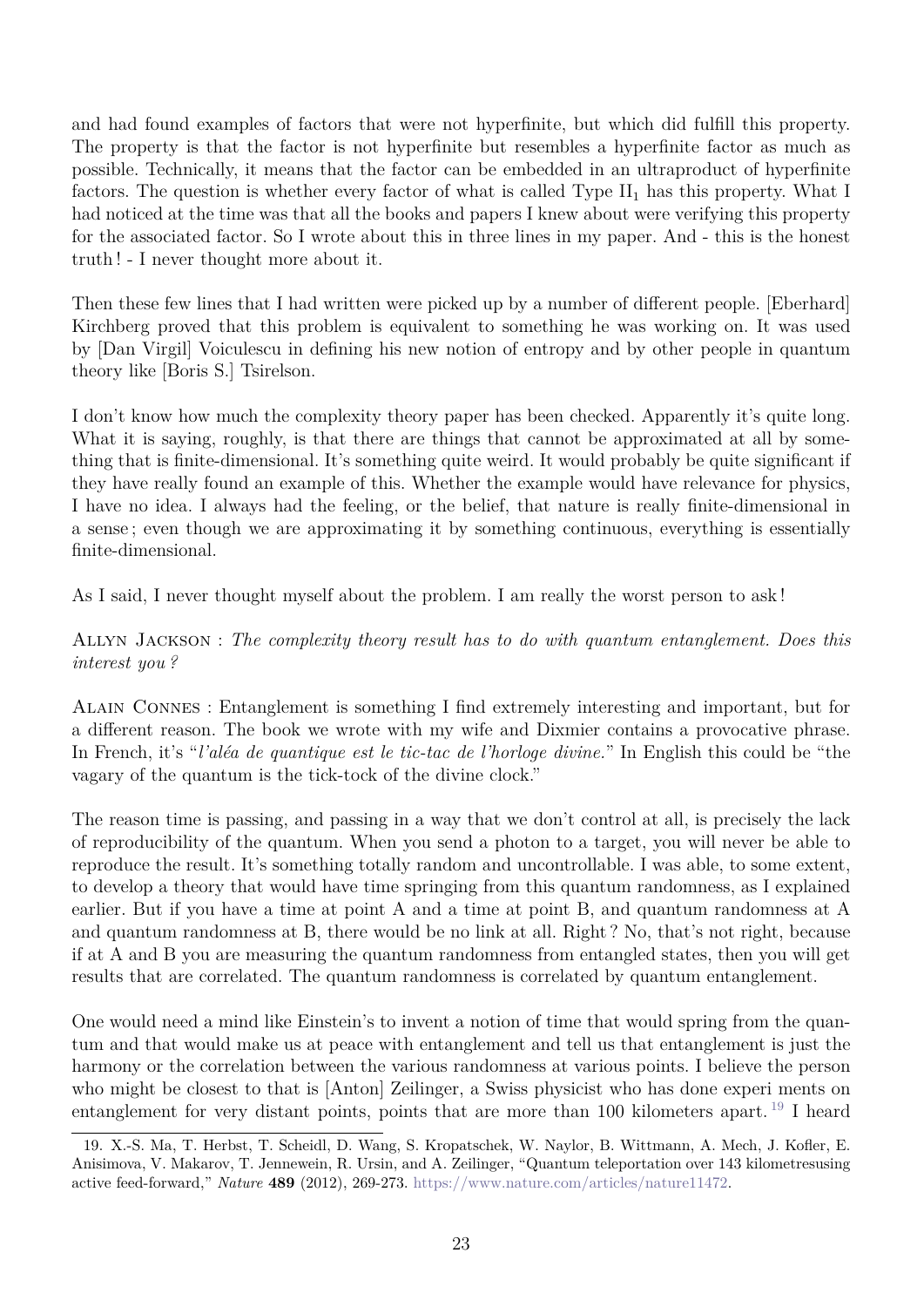a talk by him in which he said that they are looking for things that cannot be entangled in their experiments. The mathematics of the time evolution, plus understanding of entanglement - there is enough stuff there to create a completely new point of view on time.

What is extremely troubling about entanglement is that if you have two entangled states and you make an observation on one, it immediately acts on the other and gives you a correlated result. Einstein was upset about this and called it "spooky action at a distance." Spooky is the right word. Alain Aspect has made measurements showing that the effect is much faster than the speed of light. This seems to contradict the principle of relativity. But in fact it does not, because you cannot transmit the information. Suppose you have two correlated states, so that if you find a plus in one, the other will be minus, or if you find minus, then other will be plus. The answer, plus or minus, is not my own choice ; it is a result of the experiment. The other guy had minus or plus, but he will get no information from me. It is not a way to transmit information, so it doesn't contradict the principle of relativity.

Still, it's troublesome. If I am in a different frame, it will not be that something was first done at point A and then point B reacted ; it will be that it was done first at point B and then A reacted. When you have space-like events seen from different frames of reference, one can be before and the other can be after, or vice versa. It's your own choice. This means that the notion of causality, or the notion of time, is totally up set by the phenomenon of entanglement. I interpret it as meaning that there is something more primitive than the passing of time, which is quantum randomness.

# The gift of the Riemann Hypothesis

### Allyn Jackson : *How do you see the prospects for proving the Riemann Hypothesis ?*

Alain Connes : I worked a lot on that and made some progress recently with Katia Consani. But until you are done, you cannot say anything.

But there is a mental picture of the problem that is comforting. The problem is like an infinite pole, and you want to show the pole is vertical. This is the mental picture. With Katia, it is as if we are building foundations that are tighter and tighter and tighter. There is an infinite set of stairs, but each step you take on the stairs is actually blocking the pole, to make it more and more vertical. What we have done recently is to cross the first step of the stair.

The stairs are infinite. But the beauty is that, because of an idea of André Weil, you only have to consider finitely many primes at a time to solve the problem. If you stick to that idea, then you are sure not to fall into the black hole of proving results that are equivalent tothe Riemann Hypothesis. What I found in 1996 was something that is difficult when you apply it to the infinitude of primes, but that, when you apply it to only finitely many primes, gives you exactly the Hilbert space and the quantized calculus framework that is apparently very suitable to attack the problem.

One can be hopeful, but until you are done, forget it - you cannot say anything. I like to work on this problem because it is a test of myself that I cannot escape from. It's not like you build a new theory, and then you can think you are the greatest. In mathematics, there is no better way to progress than to be confronted with a problem that you cannot solve. If you work on a problem that you can solve, it means that it's not the right problem. Fighting with a very hard problem is a much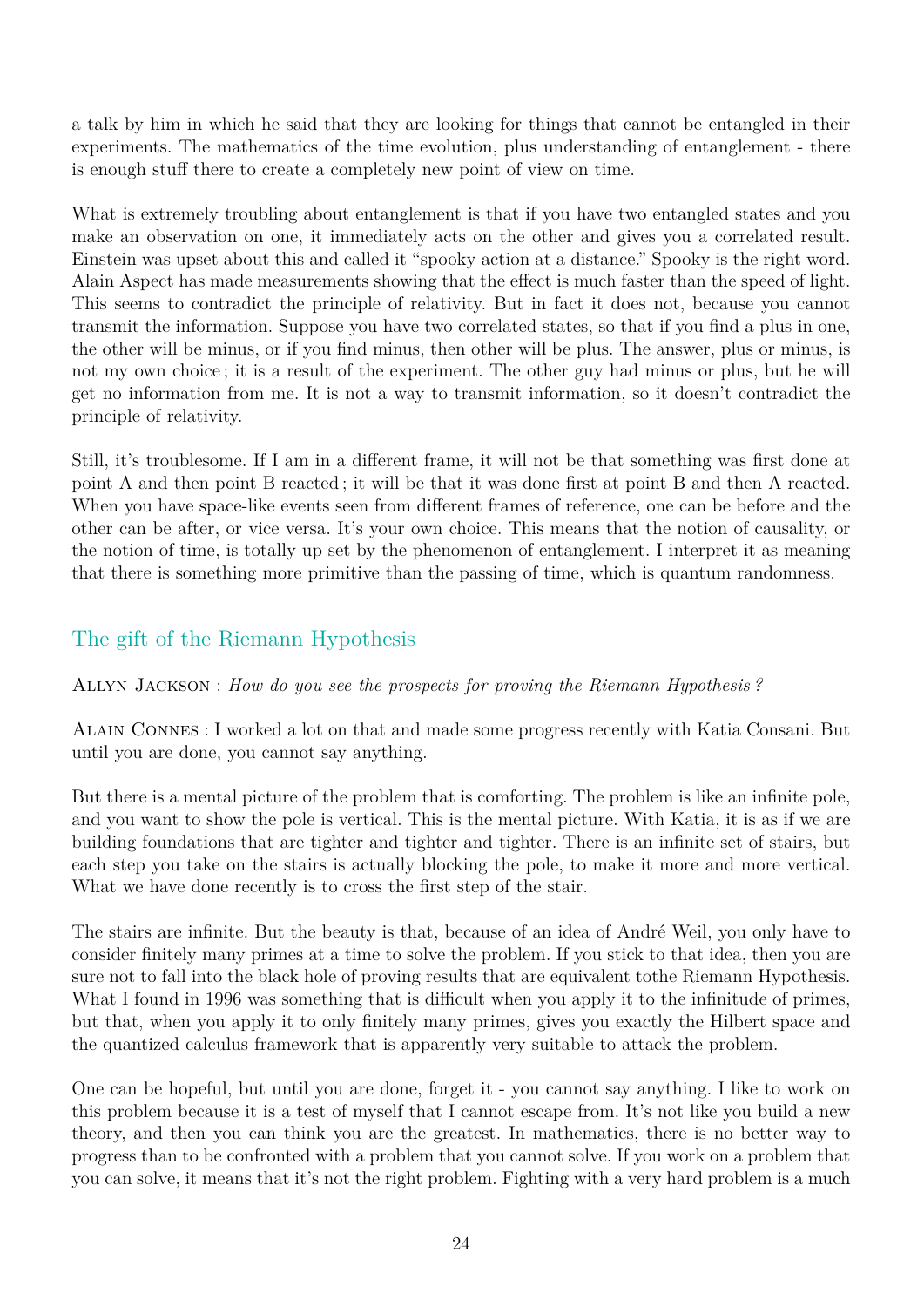better way to build a mental picture than when you are working on an easy problem. When the mind is blocked, it has much more power to build and to conceive. I see a problem like that as a gift.

With my wife and my teacher, Jacques Dixmier, we wrote a second novel called *Le Spectre d'Atacama*. [20](#page-24-0) It recounts the story of a mathematician who is confronted with the Riemann Hypothesis. He realizes that beings from outer space are sending spectra to the earth and these spectra contain the zeros of the Riemann zeta function. I recently published in the *Journal of Mathematics and Music* a paper<sup>[21](#page-24-1)</sup> that came from an issue we were exposed to while writing the book.

The mathematician and the other scientists had to be sure that the being communicating with them from outer space was an intelligent being and not a machine. So they had to devise a Turing Test that would make them completely sure. Such a test is possible, and it is related to André Weil's work on the Riemann Hypothesis. He discovered that when you work with function fields, all zeros of the analogue of zeta are on the critical line, and they are periodic - they repeat periodically.

What we realized when we were writing the book is the link with what the composer [Olivier] Messiaen had invented with his *rythmes non-rétrogradables*. The rhythmic patterns of Messaien have exactly the same property as the periodic patterns that you find from the zeros of Weil's analogue of the Riemann zeta function.

Weil's rhythmic patterns are associated to each prime. What the characters in the book did was to send into outer space the patterns associated to the primes, but they would omit one prime. If the beings receiving the message were really intelligent, they would answer by sending the pattern for the missing prime.

Allyn Jackson : *Is your wife a writer ?*

Alain Connes : My wife is retired now, but she was a teacher of Latin and Greek in high school. She is a literary person. We are very complementary. She knows so much that I don't know.

Allyn Jackson : *Dixmier wrote science fiction when he was younger, right ?*

Alain Connes : Yes, he wrote science fiction and also police stories. The way our first novel started is that in the summer of 2012 Dixmier sent us a postcard. The postcard said, "I have the title of the book. You write it, and I will proofread it !" Of course we laughed.

Then my wife and I made a trip to Venice and were visiting a small museum with an exhibit of some very striking modern art, including a sculpture by [Maurizio] Cattelan. The sculpture showed nine dead bodies, full size, aligned next to each other. I saw the sculpture, and just then a prize had been given to nine people!<sup>[22](#page-24-2)</sup> This immediately kicked something in my mind, and I started writing a draft of the book that Dixmier had suggested.

When my wife saw the draft she said, "No, this is awful !" Then she took over. She managed to

<span id="page-24-1"></span><span id="page-24-0"></span><sup>20.</sup> Alain Connes, Danye Chéreau, and Jacques Dixmier, *Le Spectre d'Atacama*, Odile Jacob, 2018.

<sup>21.</sup> Alain Connes, "Motivic Rhythms," to appear in *Journal of Mathematics and Music*. [https://arxiv.org/pdf/1812.09946.pdf.](https://arxiv.org/pdf/1812.09946.pdf)

<span id="page-24-2"></span><sup>22.</sup> The Breakthrough Prize in Fundamental Physics was awarded for the first time in 2012, to nine individuals : Nima Arkani-Hamed, Alan Guth, Alexei Kitaev, Maxim Kontsevich, Andrei Linde, Juan Maldacena, Nathan Seiberg, Ashoke Sen, and Edward Witten.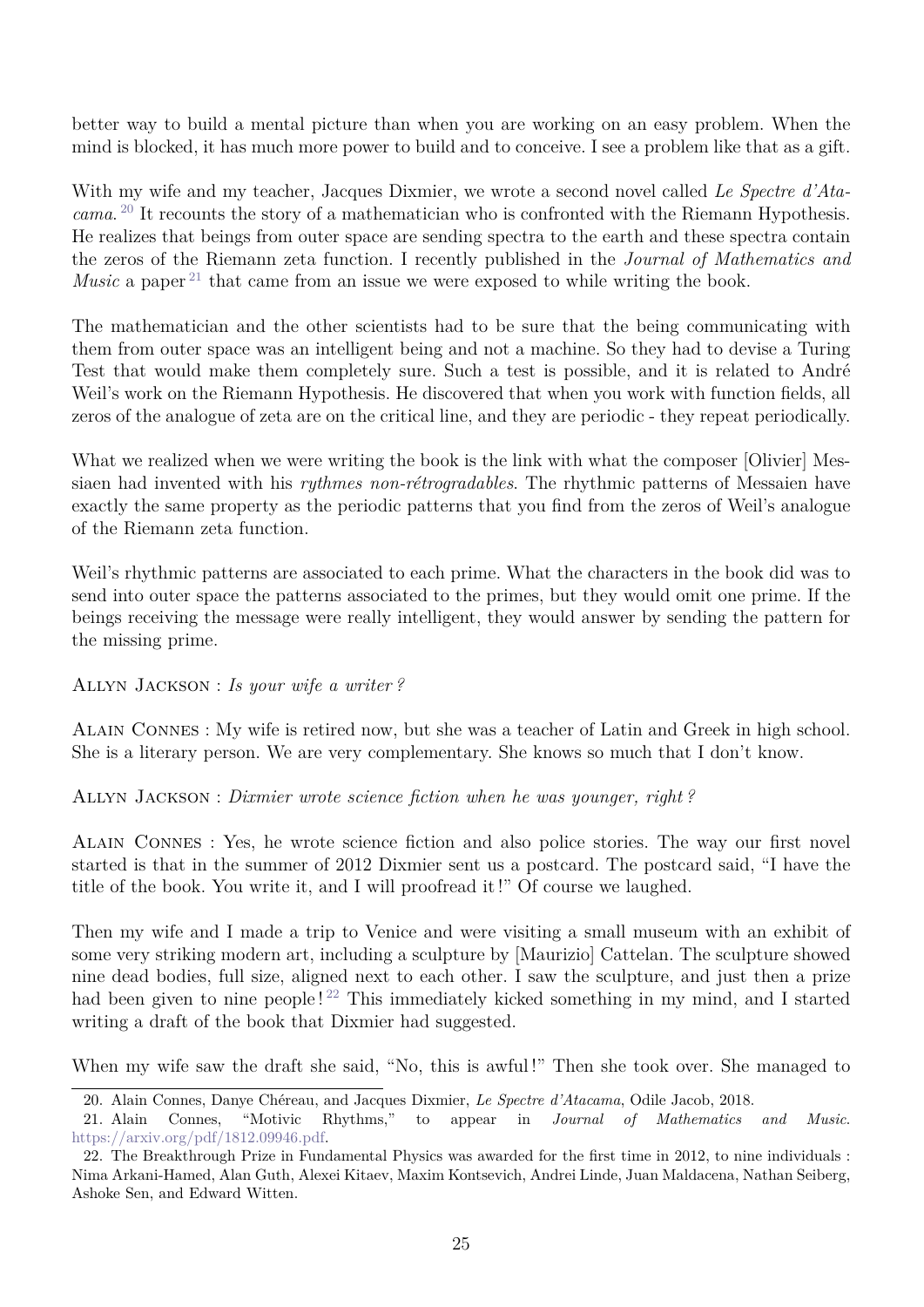salvage the idea, though what she wrote was totally different. She started writing about a young woman physicist who is asked to become the head of CERN. So that was the starting point of the book. Amazingly, a few years after the book appeared, an Italian woman, Fabiola Gianotti, was nominated as the head of CERN !

I always like these motivations that are very odd, very strange, like a kick, to start something.

Allyn Jackson : *You seem to have a really fun life.*

Alain Connes : Sure. I try at least ! But as I said, it's not so much fun because of the persistent anxiety.

Allyn Jackson : *But as you said in connection with Grothendieck, the anxiety pushes you towards the truth.*

Alain Connes : Exactly.

Copyright © 2021 Allyn Jackson. All rights reserved.

The text of this inteview may not be reproduced without written permission from the author. Celebratio Mathematica is an Mathematical Sciences Publishers. Open-access publication.